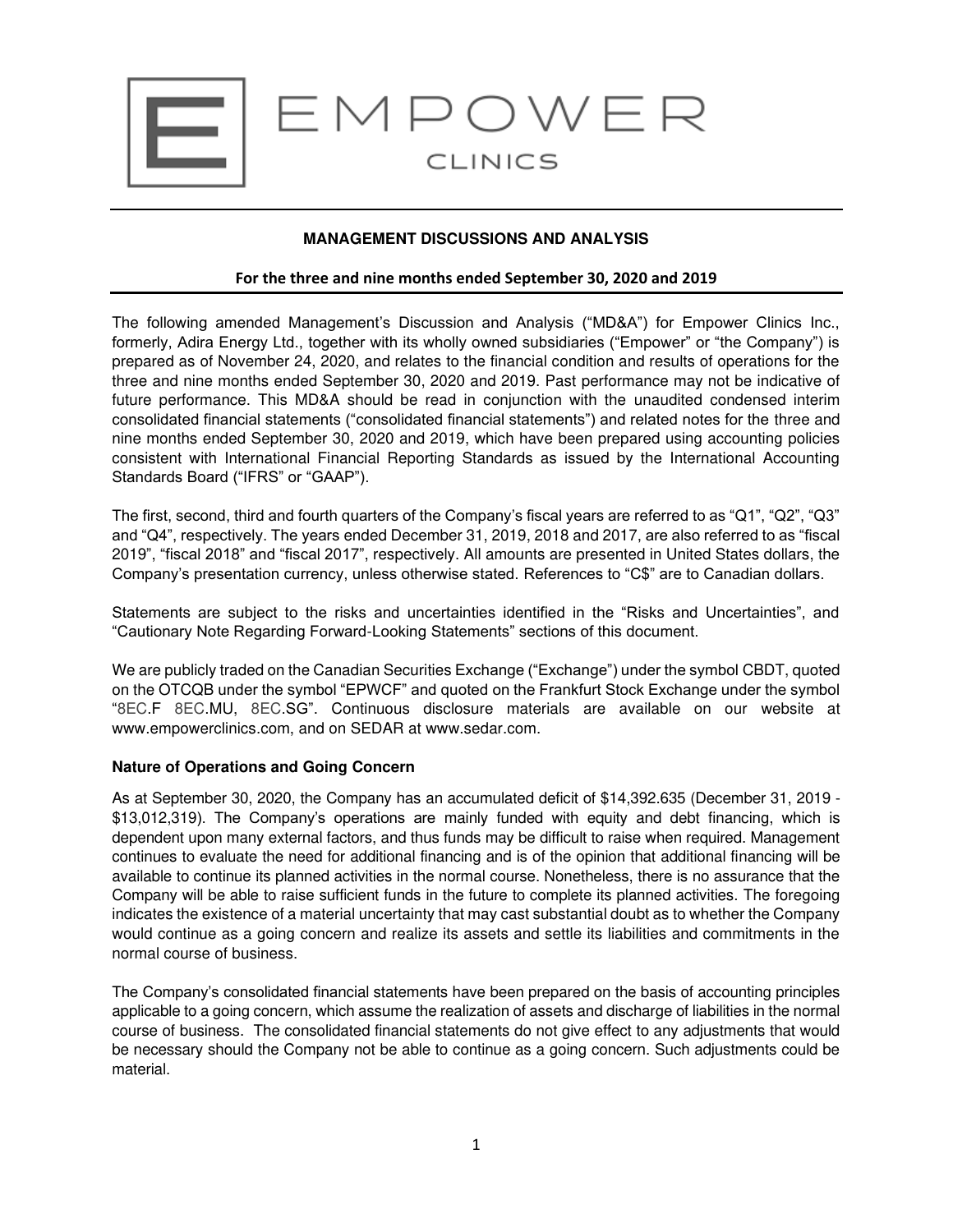# **Q3 2020 CONSOLIDATED FINANCIAL HIGHLIGHTS**

- 5,044 patient visits generating revenue of \$629,854, compared to 5,807 patient visits generating \$663,003 for Q3 2019.
- Net loss of \$460,035 or \$0.00 per share, compared to \$504,532 or \$0.00 per share for Q3 2019.
- Cash used in operating activities was \$534,141, compared to cash used in operating activities of \$487,720 for Q3 2019.
- Cash at September 30, 2020 of \$112,539.
- Working capital deficit at September 30, 2020 of \$3,763,816

## **Q3 2020 KEY DEVELOPMENTS**

#### **COVID-19 Testing**

In April 2020, the Company launched its COVID-19 antibody testing pilot program starting in Phoenix, AZ and is based on a four-phase rollout plan as below. In May 2020, the Company proceeded into Phase Three which began a new revenue stream for the company.

Phase One Testing began in clinics in Arizona, utilizing a patient blood draw by clinic phlebotomists, samples of which are sent to our laboratory test partner for analysis, with test results expected within 48 hours. This program is active and appointment rates are expanding rapidly.

Phase Two Offering consists of a Rapid COVID-19 antibody test with results in 1-15 minutes. The service will be offered in-clinics using a drive-up service, conducted by Company clinic staff. In addition, an outbound door-step service, to support a variety of consumer, patient and community needs will be offered using certified mobile technicians. The online portal is open to book appointments.

Phase Three Business Employee Testing programs, consists of offering Rapid COVID-19 testing to businesses on a one-time basis, repeat basis and/or subscription basis, to assist businesses to get back to work safely.

Phase Four U.S. nationwide roll-out, offering all phases of Company services, that can be accessed online at Company websites and call centers, to purchase Rapid COVID-19 test kits. The Company commenced Phase Four in Q3 2020 with the addition of RT-PCR testing supported by Kai Medical Laboratory, LLC a wholly owned subsidiary of the Company.

## **Intention to Launch CBD Extraction Facility**

The Company intends to open a fully functioning hemp-based CBD extraction facility in greater Portland, Oregon in 2020, with the first extraction system expected to have the capacity to produce 6,000 kilograms of extracted product per year. The 5,000 sq. ft. facility in Sandy, Oregon has been secured through a 5-year lease agreement and preparations are underway to begin licensing and permit requirements to commence operations. The Company received its hemp-handlers license from the Oregon Department of Agriculture on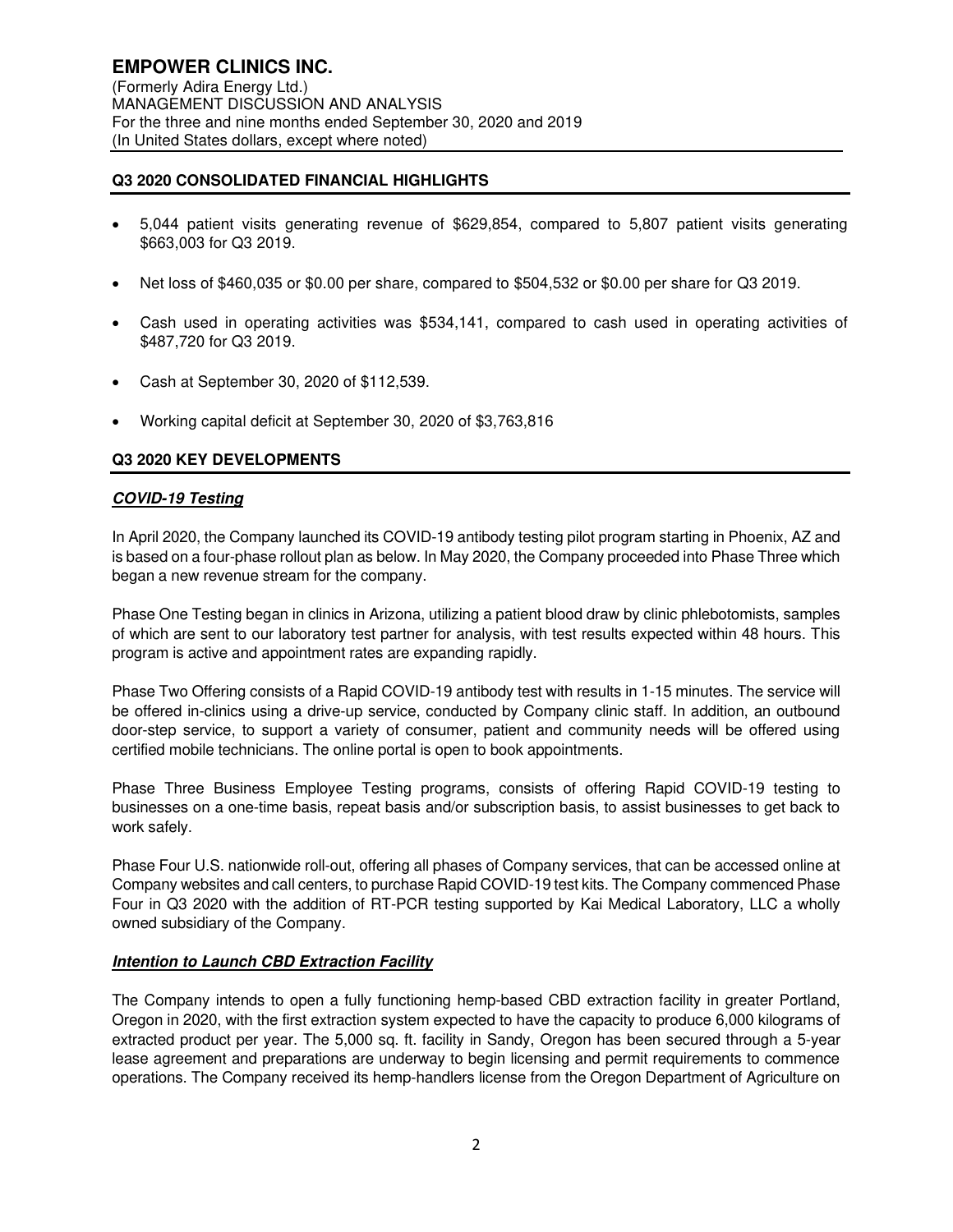August 6, 2019 allowing the new next phase of build-out, architectural design and building permit applications to commence.

The Company has entered into a Letter of Intent ("LOI") to form a Joint Venture Partnership ("JV") with Heritage Cannabis Holdings Corp (CSE: CANN) ("Heritage"). Terms of the LOI have Empower and Heritage each with a 50% ownership of the JV. Heritage will install extraction units and related downstream extraction equipment inside Empower's existing licensed hemp processing facility in Sandy, Oregon. In addition, Heritage will train and supervise the staff on the proprietary methods of extraction and oil production that it produces in Canada. The JV will be equally funded by both companies with Heritage investing an initial \$500,000 for start-up funds, as the build out completes and the JV secures high quality hemp supply from local growers.

Once operational, the JV will begin producing proprietary branded products for Empower's corporately owned physician staffed health clinics in Washington State, Oregon, and Arizona. These clinics include Sun Valley Certification Clinics Holdings LLC ("Sun Valley"), a subsidiary of Empower, which has direct marketing access to over 165,000 patients and growing as Sun Valley expands its franchised network nationwide. The JV intends to promote and potentially produce products and formulations as a result of partnerships that Heritage brings. We intend to manufacture the propriety Sollievo branded products and any new formulations the Company creates in the Sandy, Oregon facility.

The development of the CBD extraction facility has been delayed due to the impacts of the COVID-19 pandemic and significant limitations of travel that have prevented further work from taking place.

# **Franchise Program**

As part of the Sun Valley acquisition, the Company is launching a nationwide Sun Valley Health franchise model allowing for easy and fast nationwide scalability that will increase the distribution of Sollievo and Sun Valley CBD products, to access many more patients and consumers in new and developing markets for the Company. Franchisees will retain rights to specific territories to open and operate Sun Valley Health clinics and sell CBD products in clinics and to local sales regions. Empower receives upfront franchise fees, ongoing clinic royalties, product royalties and ownership of patient database information.

During 2019, the Company launched the nationwide Sun Valley Health franchise program and has received numerous franchise applications and has sent out preliminary Franchise Disclosure Documents (FDD) to perspective franchise applicants. During Q1 2020, the Company sold its first franchise agreement whereby the franchisee will pay an upfront franchise fee to the Company, an ongoing monthly royalty based on revenue, a variable monthly technology and marketing support fee, and are required to purchase Sun Valley Health CBD product lines for their clinic location. The new franchise is currently going through setup and training.

The development of the franchise program has been delayed due to the impacts of the COVID-19 pandemic and significant limitations of travel that have prevented further work from taking place.

## **CBD Product Sales**

Empower has commenced selling its proprietary line of cannabidiol ("CBD") based products called SOLLIEVO, Italian for Relief, and the Sun Valley Science brand through its network of company-owned clinics in the United States. Empower's patient base and customers are able to purchase high margin derivative products, including CBD lotion, tinctures, spectrum oils, capsules, lozenges, patches, e-drinks, topical lotions,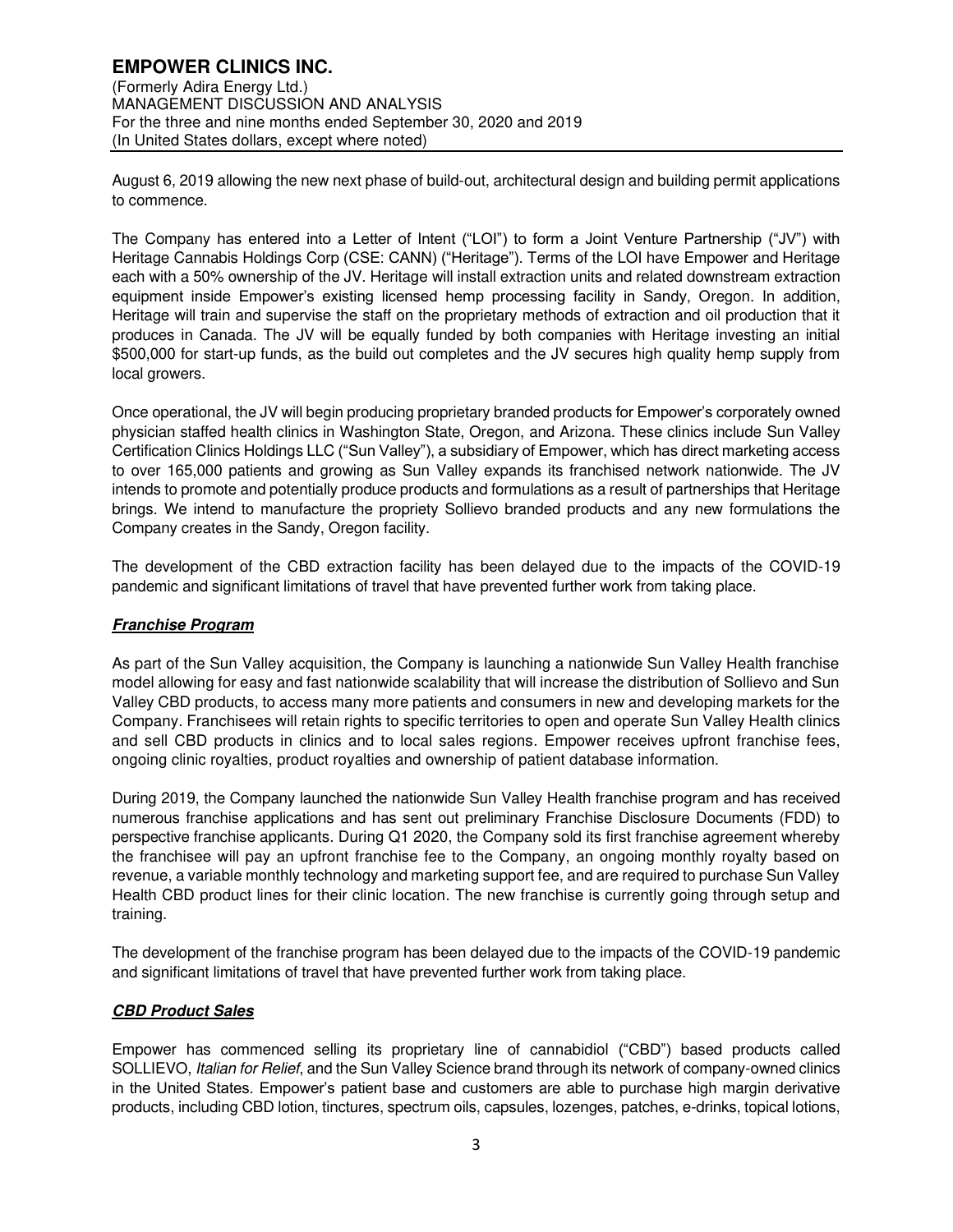gel caps, hemp extract drops and pet elixir hemp extract drops. Patients and customers are able to access Empower's home delivery and e-commerce platform through its e-commerce store at https://www.sunvalleyhealth.com/shop/.

# **Increased Patient Access**

With a rapidly expanding company-owned clinic network and significant expansion opportunity with the successful acquisition of Sun Valley Clinics and the potential acquisition roll-up of additional clinics in North America, Empower anticipates it will grow its total patient list in the years ahead. The objective is to utilize the current 165,000 patients and data associated with their consultations with our physicians, to potentially begin to determine measurable and quantifiable data on medical treatment efficacy.

# **Market Leading Technology**

Empower utilizes a market-leading patient electronic management and POS system that is HIPAA compliant and provides insight to patient care. The Company supports remote patients using its tele-medicine portal, enabling patients who are unable to come to a location to benefit from a doctor consultation.

# **RECENT DEVELOPMENTS**

# **Acquisition of Kai Medical Laboratory, LLC**

On October 6, 2020, the Company completed the acquisition of Kai Medical Laboratory, LLC ("KAI") for consideration having an aggregate value of US\$1,971,857 (CAD\$2,613,478), effective as of October 5, 2020. KAI Medical Laboratory operates a high-complexity CLIA and COLA accredited laboratory that provides reliable and accurate testing solutions to hospitals, medical clinics, pharmacies, and employer groups. KAI has taken an active role in COVID-19 testing, battling the pandemic through RT-PCR testing and serology testing with the capacity to process 4,000 RT-PCR test specimens per day. While the RT-PCR test identifies if a patient has an active virus, the serology or antibody test detects if a patient has previously been exposed to the virus. Both of these test results are vital to managing outbreaks and the potential spread of coronavirus.

As a result of this capability, Empower is now able to expand phase four of its COVID-19 testing rollout which was first announced on April 27, 2020 beginning with testing in-clinic testing (Phase 1) and culminating with a nationwide roll-out across the United States (Phase 4). Phase 4 allows Empower to service enterprise level clients, including movie and television studios that require reliable, accurate, fast and mass batch testing capabilities in order to resume production in a safe and compliant manner.

## **Subsequent Share, Warrant and Share Option Transactions**

On October 5, 2020, the Company issued 375,000 stock options. Each stock option entitles the holder to purchase one common share of the Company at an exercise price of \$0.03 (C\$0.04) for a period of three years from the date of issuance.

On October 9, 2020, the Company issued 704,666 stock options. Each stock option entitles the holder to purchase one common share of the Company at an exercise price of \$0.04 (C\$0.06) for a period of three years from the date of issuance.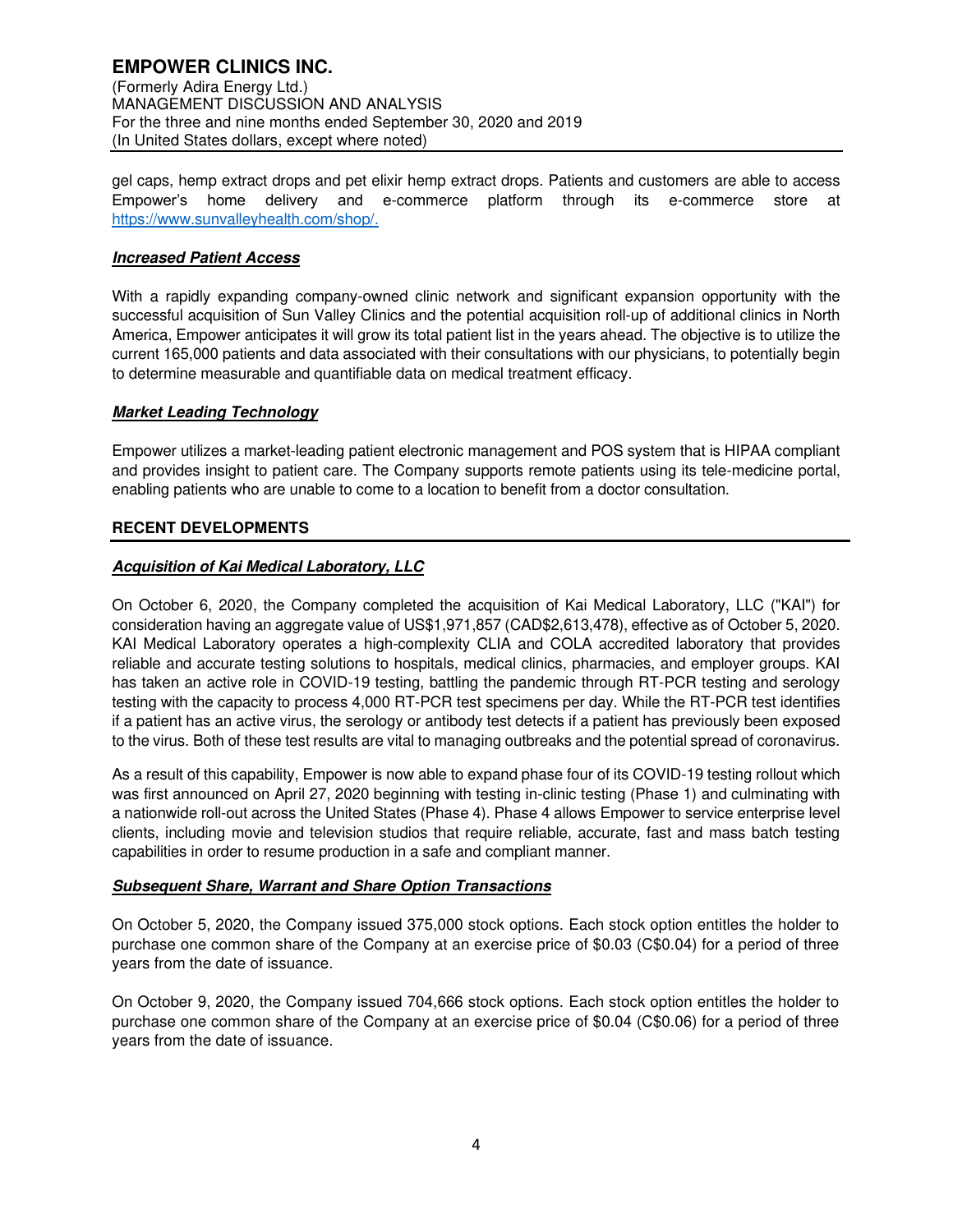On October 13, 2020, the Company issued 1,500,000 stock options. Each stock option entitles the holder to purchase one common share of the Company at an exercise price of \$0.05 (C\$0.07) for a period of three years from the date of issuance.

On November 3, 2020, the CEO of the Company exercised 7,000,000 stock options with an exercise price of \$0.11 (C\$0.14). The Company recorded an amount receivable from the CEO of the Company of \$745,531 (C\$980,000). Pursuant to the exercise, the Company issued 7,000,000 common shares.

On November 6, 2020, the Company closed a private placement of units of the Company (the "Units"), pursuant to which the Company issued 24,567,131 Units at a price of (\$0.04) C\$0.05 per Unit (the "Offering Price") for aggregate gross proceeds of \$934,467 (C\$1,228,357) (the "Offering") comprised of cash of \$920,502 (C\$1,210,000) and the settlement of accounts payable in the amount of \$13,965 (C\$18,357). Each Unit is comprised of one common share of the Company and one Common Share purchase warrant (a "Warrant"), with each Warrant exercisable to acquire one common share at a price of \$0.09 (C\$0.12) per Warrant for a period of 24 months from the closing of the Offering. In connection with the Offering, the Company paid share issue costs of \$66,946 (C\$88,000) and granted agent compensation options exercisable for 1,760,000 Units at an exercise price equal to the Offering Price for a period of 24 months following the closing of the Offering.

# **OVERVIEW OF THE BUSINESS**

The Company is a federally incorporated Canadian company that is creating a network of physicians and practitioners who integrate to serve patient needs, in-clinic, through telemedicine, and with decentralized mobile delivery. A simplified, streamlined care model bringing key attributes of the healthcare supply chain together, always focused on patient experience. The Company provides COVID-19 testing services to consumers and businesses as part of a four-phased nationwide testing initiative in the United States.

Empower recently acquired Kai Medical Laboratory, LLC in Dallas, TX as a wholly owned subsidiary with large-scale testing capability to support specimen testing demand from Sun Valley Health clinics in Arizona, enterprise level customers with a focus on key industries such as film & television production, tourism, hospitality, care homes, medical clinics and facilities in the United States.

The Company business strategy includes Health and Wellness through our six clinics in the U.S. and telemedicine platform, Empower offers a simplified healthcare model offering preventative, diagnostic, and treatment services that always focuses on patient experience. Empower is reshaping the model for patientfirst integrated healthcare and wellness by leveraging our experience with clinic management, technology, quality products, and paramedical expertise.

The Company strategy also includes Diagnostics and Technology as Empower launched an innovative COVID-19 testing initiative in early 2020 and is ready to adapt to future and growing demands. Leveraging Kai Medical Laboratory, LLC the Company is involved in novel COVID-19 test validation and submissions to the U.S. Food and Drug Administration and Health Canada to advance opportunities for anticipated long term testing demand.

It is expected that Empower's proprietary product line "Sollievo" will offer patients a variety of delivery methods of doctor recommended CBD based products in its clinics and online. With over 165,000 patients in its database, an expanding clinic footprint, a focus on new technologies, including tele-medicine, and an expanded product development strategy.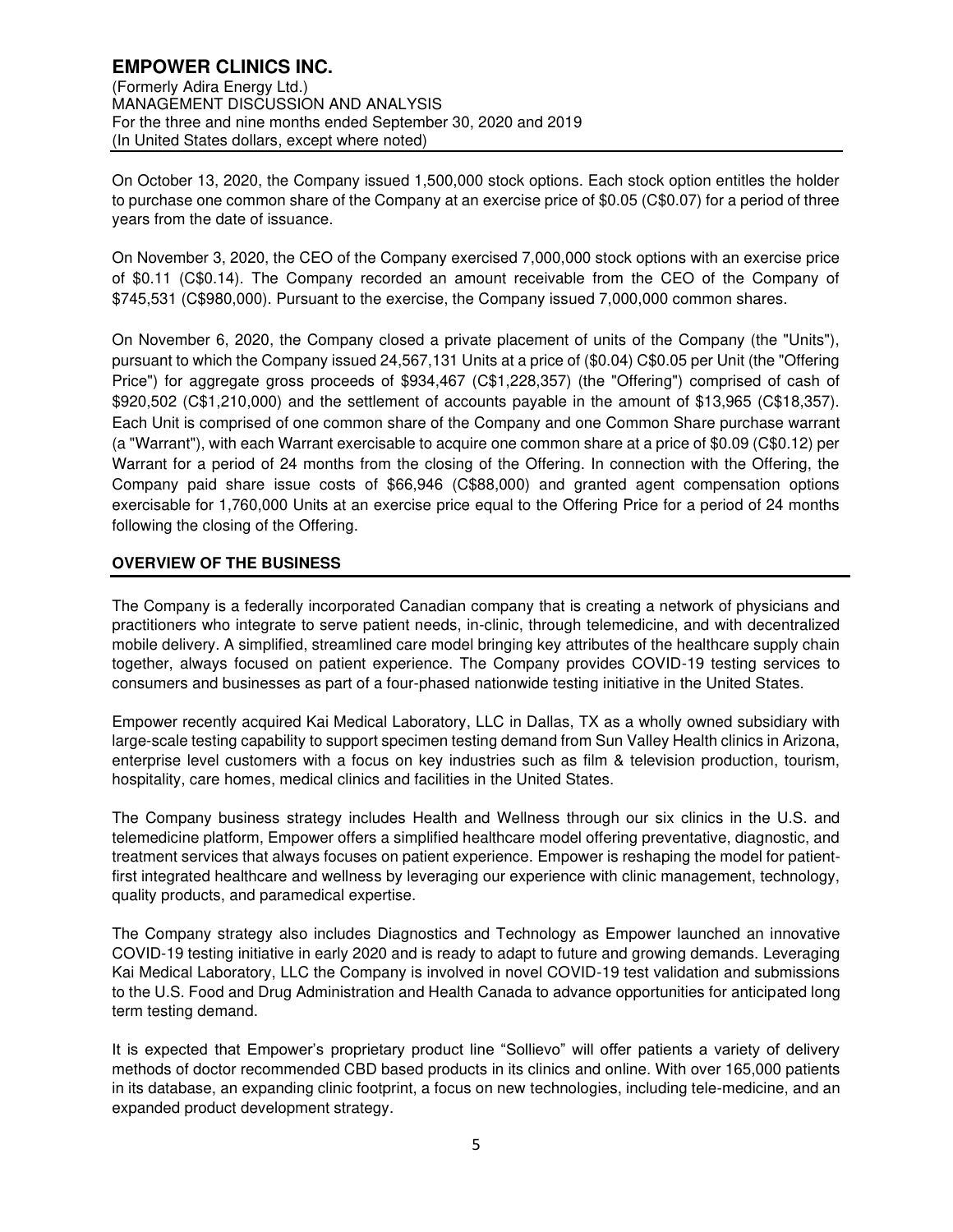The Company currently operates six physical clinic locations in the states of Oregon and Arizona, and in January 2020, sold its first franchise location in the state of Oklahoma which is currently in the process of setup and training. In addition, the Company operates a tele-medicine platform supporting virtual doctor consultation in each of its clinic markets and for Washington State.

The Company operates software platform to manage patients through the medical consultation process that is a HIPAA compliant Electronic Health Record system and patient management portal. It provides improved management of patients while improving the ability of our doctors, admins and staff to treat and serve patients needs. The tele-medicine platform allows patients to register and select an appointment time to conduct a private consultation with one of the physicians remotely through a secure video link, thereby extending the reach of our clinic operations beyond the physical clinic locations. We believe going forward, greater demand for professional consultations will evolve the service offering for Company owned clinics and for franchisees throughout our network.

E-commerce platforms for Sollievo and Sun Valley CBD product lines present a developing opportunity for the Company and our network of future franchise partners. The passing in the United States of the US\$867 billion Agriculture Improvement Act has legalized hemp and hemp-based products. This has created an opportunity for the production and sale of a variety of CBD-based products that can provide genuine help and effective relief to millions of people suffering from a variety of qualifying conditions.

Empower secured its first CBD extraction facility in greater Portland, Oregon taking possession June 1, 2019 and plans to commence the build-out of a new 5,000 square foot leased building to contain the first operating extraction systems capable of producing up to 20kg per day of high quality spectrum oil, isolate and/or distillate. The facility is strategically located in the agricultural plains of Mt. Hood, Oregon with over 200 licenced hemp farms in the neighbouring counties. Over time, the facility has the potential to be scaled to add multiple extraction, post-production and product manufacturing systems.

# **OUTLOOK**

The Company will continue to be active and opportunistic with respect to mergers and acquisitions opportunities, with the goal of advancing its business plan and to increase shareholder value where possible. Additionally, the Company may seek to acquire third party channel partners to increase its patient base, margin per patient, and to increase shareholder value through the accretion of these operations and/or assets.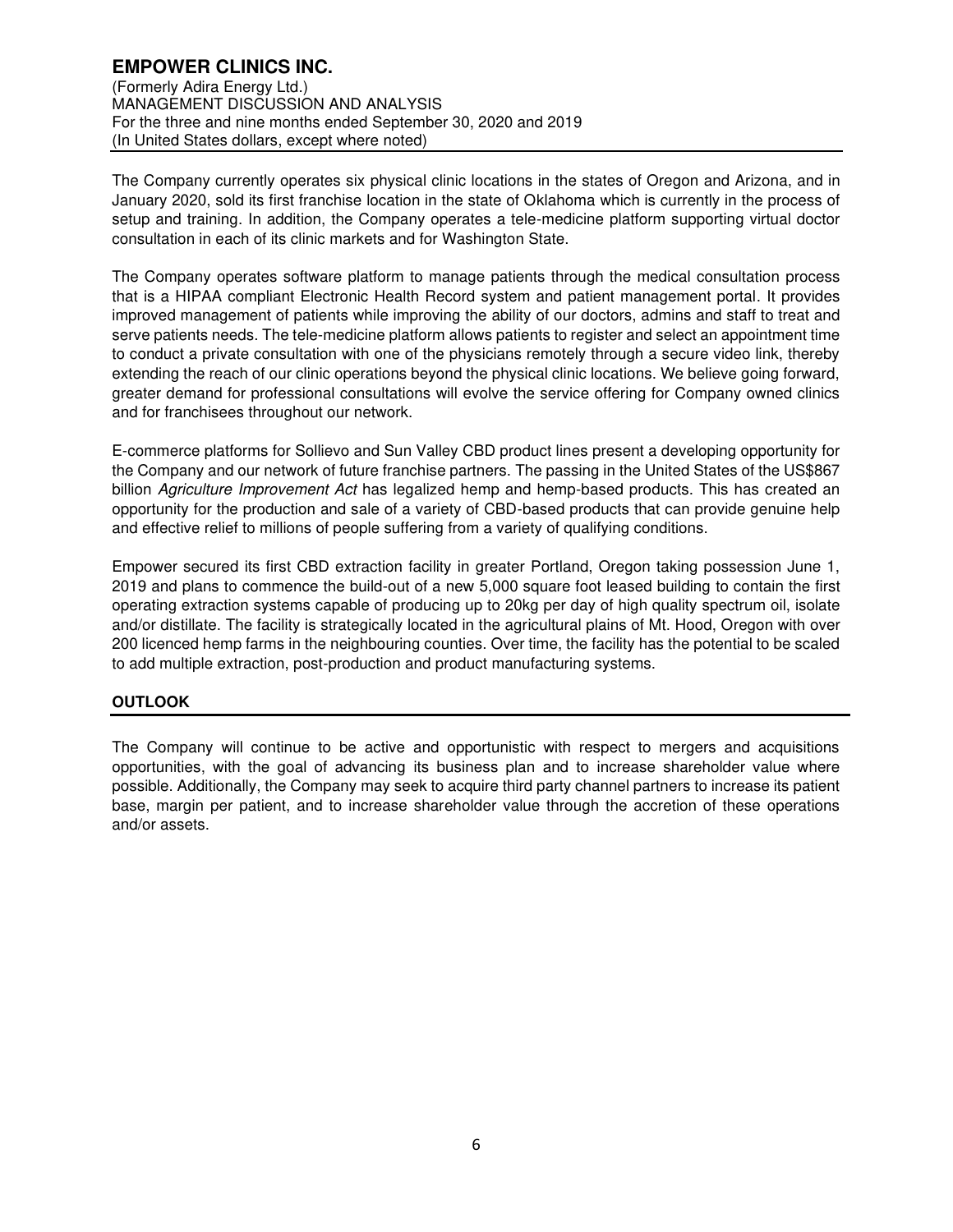# **REVIEW OF QUARTERLY AND ANNUAL RESULTS**

|                                     | Q3     | Q <sub>2</sub> | Q1     | Q4      | Q3     | Q <sub>2</sub> | Q1     | Q4    | <b>YTD</b> | <b>YTD</b> |
|-------------------------------------|--------|----------------|--------|---------|--------|----------------|--------|-------|------------|------------|
|                                     | 2020   | 2020           | 2020   | 2019    | 2019   | 2019           | 2019   | 2018  | 2020       | 2019       |
| <b>FINANCIAL</b><br><b>RESULTS:</b> |        |                |        |         |        |                |        |       |            |            |
| Net revenues                        | 643    | 924            | 789    | 625     | 663    | 593            | 153    | 197   | 2,356      | 1,409      |
| Income (loss)                       | (460)  | (401)          | (521)  | (1,942) | (504)  | (1, 457)       | (399)  | 1.343 | (1,380)    | (2,360)    |
| Income (loss)<br>per share:         |        |                |        |         |        |                |        |       |            |            |
| - Basic                             | (0.00) | (0.00)         | (0.00) | (0.02)  | (0.00) | (0.01)         | (0.01) | 0.01  | (0.01)     | (0.02)     |
| - Diluted                           | (0.00) | (0.00)         | (0.00) | (0.02)  | (0.00) | (0.01)         | (0.01) | 0.01  | (0.01)     | (0.02)     |
| Cash dividends<br>declared          |        | ۰              | -      | ۰       |        |                |        | -     |            |            |
| Total assets                        | 1,447  | 1,800          | 1,392  | 1,556   | 4,943  | 5,760          | 2,417  | 514   | 1,447      | 4,943      |
|                                     |        |                |        |         |        |                |        |       |            |            |
| <b>OPERATING</b><br><b>RESULTS:</b> |        |                |        |         |        |                |        |       |            |            |
| <b>Patient visits</b>               | 5,044  | 6,696          | 5,717  | 4,616   | 5,807  | 4,299          | 1,198  | 1,314 | 17,457     | 12,618     |

Amounts presented in thousands except per share amounts:

The Company has a limited operating history, which can make it difficult for investors to evaluate the Company's operations. As a result, the prior periods shown in the above table are not necessarily comparable and should not be relied upon as an indication of future performance.

The Company is expected to remain subject to many of the risks common to early-stage enterprises for the foreseeable future, including challenges related to laws, regulations, licensing, integrating and retaining qualified employees; making effective use of limited resources; achieving market acceptance of existing and future solutions; competing against companies with greater financial and technical resources; acquiring and retaining customers; and developing new solutions.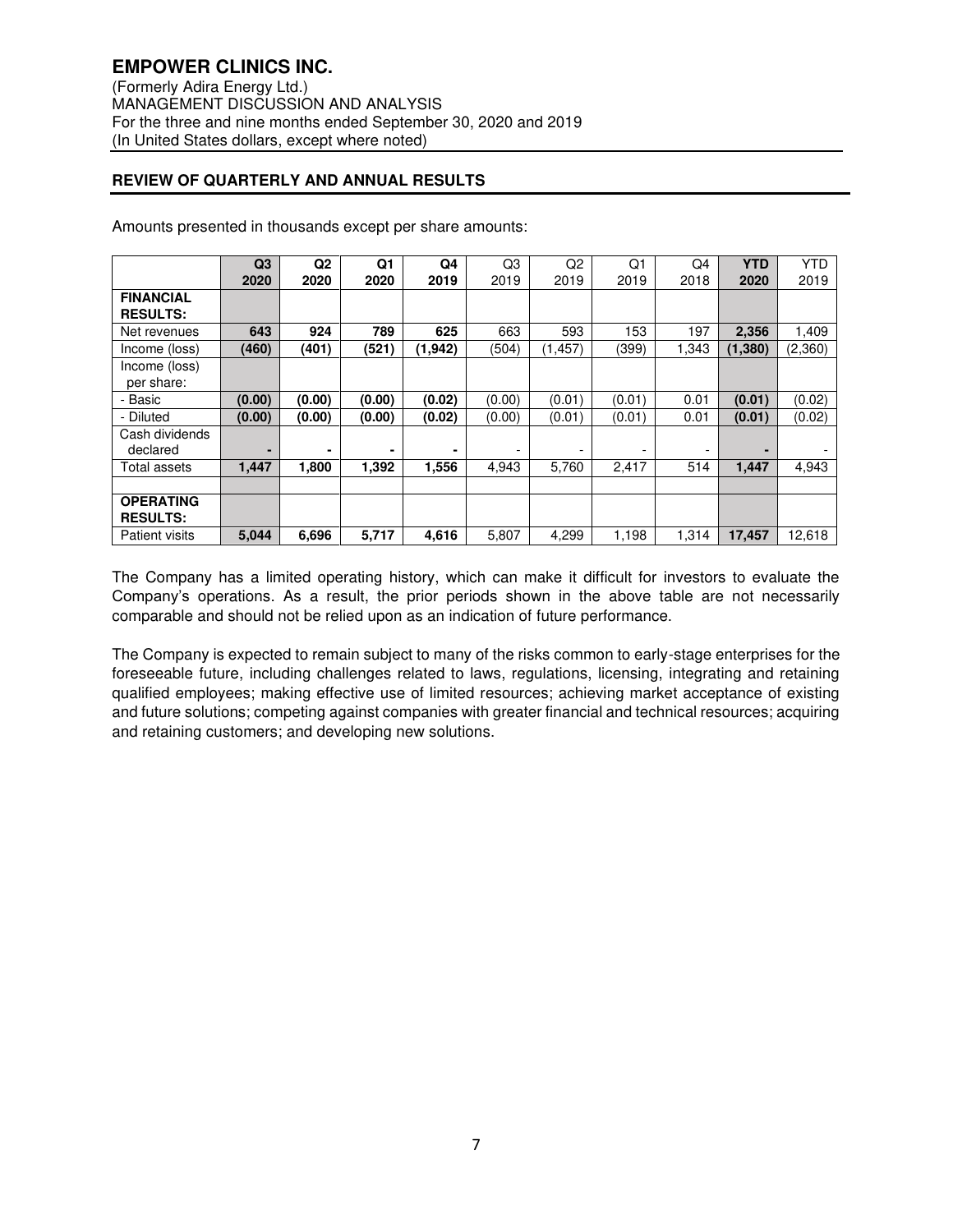# **Review of Consolidated Financial Information for Q3 2020 compared to Q3 2019**

|                                                          | Q3 2020          | Q3 2019       |
|----------------------------------------------------------|------------------|---------------|
| Clinic revenues                                          | \$<br>629,854    | \$<br>663,003 |
| Product revenues                                         | 12,890           |               |
|                                                          | 642,744          | 663,003       |
|                                                          |                  |               |
| Direct clinic expenses                                   | 244,772          | 55,397        |
| Cost of goods sold (changes in finished goods inventory) | 1,545            |               |
| Earnings from clinic operations                          | 396,427          | 607,606       |
|                                                          |                  |               |
| Operating expenses                                       | 1,031,570        | 1,042,785     |
| Legal and professional fees                              | 127,774          | 321,835       |
| Depreciation and amortization expense                    | 79,702           | 79,495        |
| Share-based payments expense                             | 1,738            | 7,388         |
|                                                          |                  |               |
| Loss from operations                                     | (844, 357)       | (843, 897)    |
| Accretion expense                                        | 15,828           | 91,432        |
| Interest income                                          | (1,920)          | (1,905)       |
| Interest expense                                         | 37,292           | 53,430        |
| Gain on debt settlement of accounts payable              | (25, 978)        |               |
| Gain on change in fair value of warrant liability        | (435, 607)       | (512, 415)    |
| Gain on change in fair value of conversion features      |                  | (126, 542)    |
| Restructuring                                            |                  | 169,606       |
| Other expense (income), net                              | 26,063           | (12, 971)     |
|                                                          |                  |               |
| Net loss and comprehensive loss income for the period    | \$<br>(460, 035) | (504, 532)    |

## Clinic revenues

Clinics revenues were \$629,854 compared to \$663,003 during Q3 2019 as the Company received 5,044 patients spending on average approximately \$125, compared to 5,807 patients spending on average approximately \$114 during Q3 2019. The Company receives revenue streams from patient visits to existing clinics throughout the network. The decrease in clinic revenues and patient count is primarily due to the impact of COVID-19.

## Product revenues

Product revenues were \$12,890 compared to \$nil during Q3 2019 as the Company has expanded into CBD product sales and the sale of premium wellness products. The Company expects to expand its revenue streams as the Company patient base grows, as branded CBD products are further rolled out and, the CBD extraction and product production facility becomes fully operational.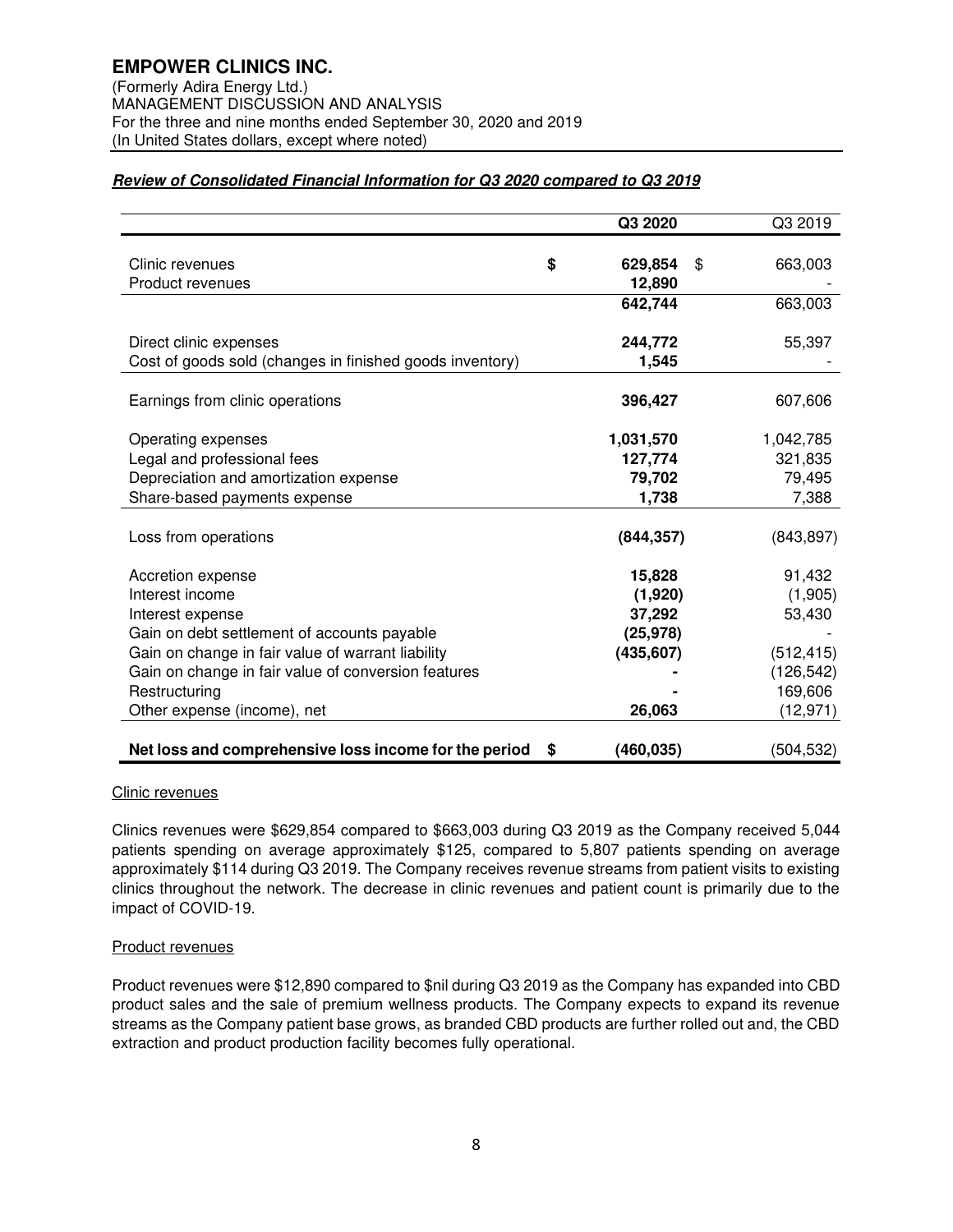### Direct clinic expenses

Direct clinic expenses were \$244,772, compared to \$55,397 during Q3 2019. These costs represent physician and clinic support staff expenses that are required to operate the clinics and provide patient consulting services. These expenses increased due to the increase in revenues and a reclassification of physician costs from operating expenses. The Company continues to monitor and improve its operational controls to align labor cost with direct patient consultations. The Company employs a diverse mix of physicians and practitioners.

#### Cost of goods sold

Cost of goods sold (changes in finished goods inventory) was \$1,545, compared to \$nil during Q3 2019 as the Company has expanded into CBD product sales and the sale of premium wellness products.

#### Operating expenses

Operating expenses were \$1,031,570, which decreased from Q3 2019 of \$1,042,785. The decrease is primarily related to:

- Decrease in salaries and benefits due to an overall reduction in executive compensation; and
- This decrease was partially offset by an increase in advertising and promotion due to the launch of a marketing program.

#### Legal and professional fees

Legal and professional fees were \$127,774, compared to \$321,835 during Q3 2019. The decrease is primarily related to financial advisory services which were incurred in Q3 2019 and did not recur in Q3 2020.

#### Depreciation and amortization expense

Depreciation and amortization expense were \$79,702, compared to \$79,495 during Q3 2019. The balance has remained consistent year over year.

#### Share-based payments

Share-based payments expense was \$1,738, compared to \$7,388 during Q3 2019. The share-based payments expense is the fair value of share options recognized as an expense during the period based on the fair valued determined by the Black-Scholes option pricing model valuation.

#### Accretion expense

Accretion expense was \$15,828, compared to \$91,432 during Q3 2019, in connection with the Company's convertible debentures and convertible notes payable.

#### Interest income

Interest income increased to \$1,920, compared to \$1,905 during Q3 2019, owing to the promissory note receivable.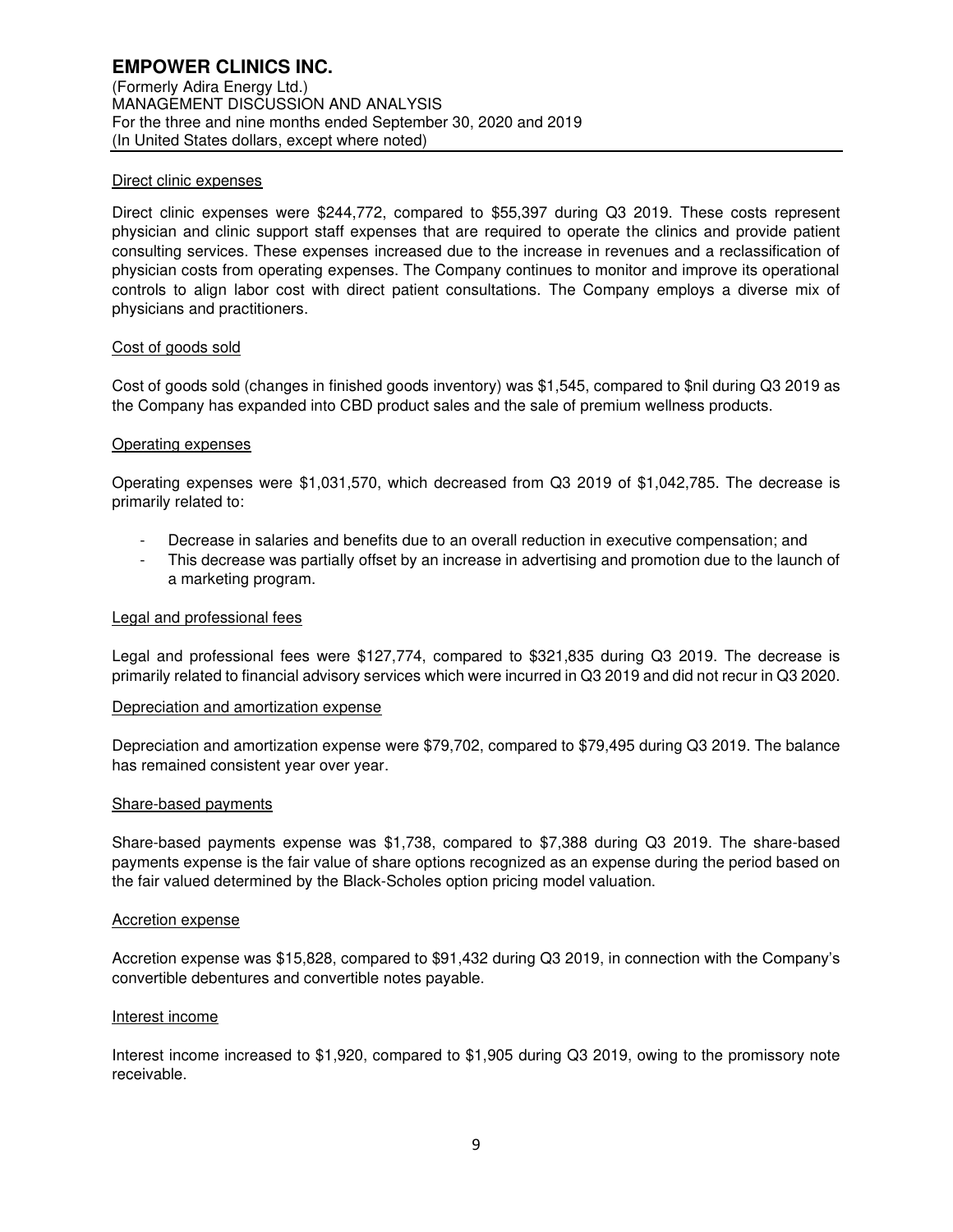### Interest expense

Interest expense decreased to \$37,292, compared to \$53,430 during Q3 2019, owing to the conversion of convertible debentures April and May 2020.

### Gain on debt settlement or accounts payable

The Company recorded a gain on debt settlement of \$25,978, compared to \$nil during YTD 2019, owing to the settlement of accounts payable through the issuance of 5,841,586 common shares of the Company. The fair value of the common share, determined as the share price on the date of agreement to settle, was less than the carrying value of the accounts payable of \$112,292 (C\$150,000) and thus the Company recorded a gain on debt settlement.

## Gain on change in fair value of warrant liability

The Company recorded a gain on the change in the fair value of the warrant liability of \$435,607 compared to a \$512,415 gain on the change in the fair value of the warrant liability during Q3 2019.The share purchase warrants are required to be revalued at every quarter end and the gain resulted from the decrease in the Company's share price during Q3 2020, which is a variable in determining the fair value of the warrant liability per the Black-Scholes valuation model.

#### Gain on change in fair value of conversion feature

The Company recorded a gain on the change in the fair value of the conversion feature of \$nil, compared to \$126,542 during Q3 2019. The conversion feature is required to be revalued at every quarter end and the gain resulted from the increase in the Company's share price during Q3 2019, which is a variable in determining the fair value of the conversion feature.

## Restructuring

The Company recorded restructuring expense of \$nil, compared to \$169,606 during Q3 2019. The amount relates to a final termination settlement reached with the former CEO and other outgoing employees.

#### Other expense, net

The Company recorded other expense of \$26,063, compared to other expense of \$12,972 during Q3 2019. The amount relates primarily to foreign exchange gains due to the decrease in the US dollar relative to the Canadian dollar during Q3 2020.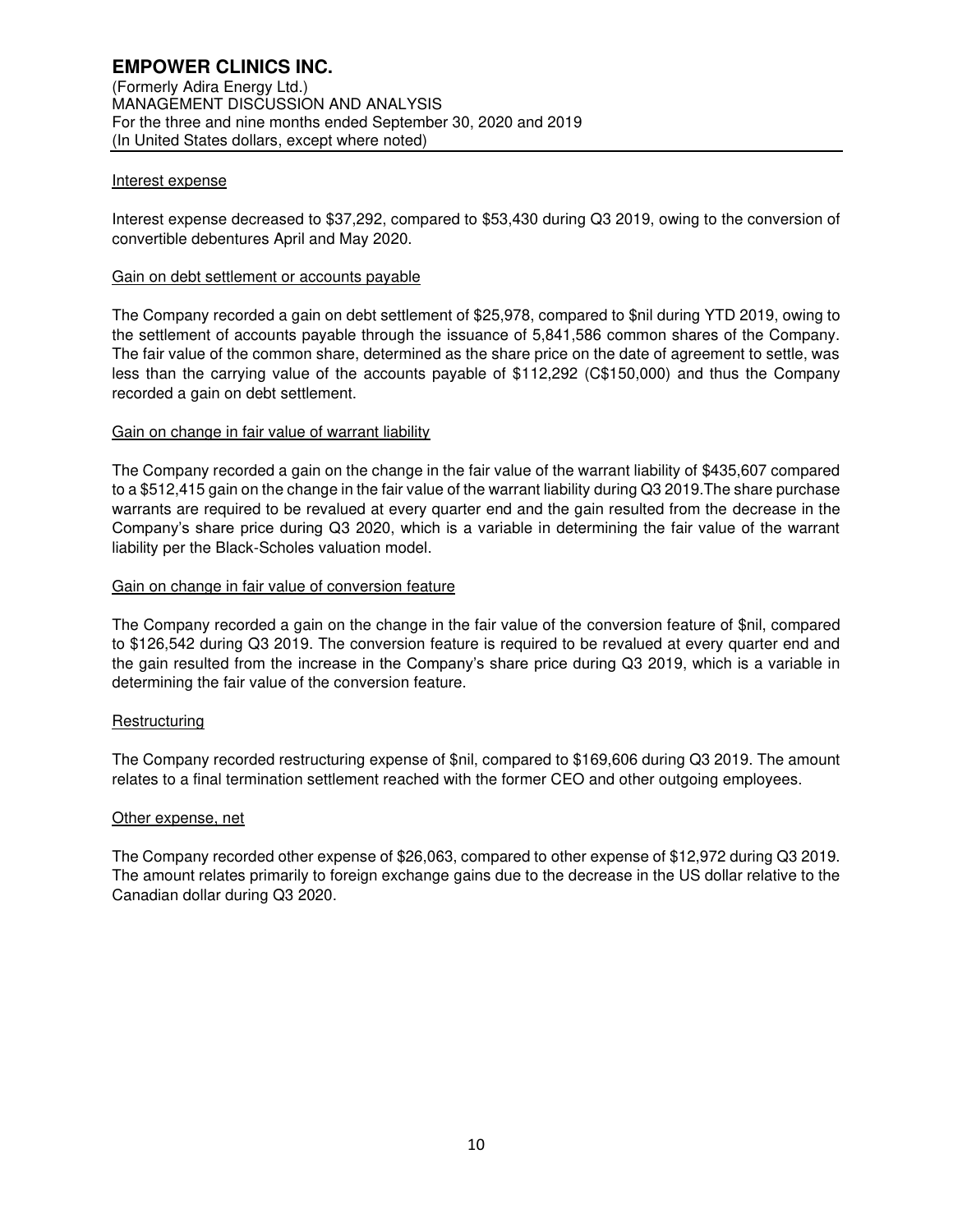# **Review of Consolidated Financial Information for YTD 2020 compared to YTD 2019**

|                                                          | <b>YTD 2020</b>   | <b>YTD 2019</b>   |
|----------------------------------------------------------|-------------------|-------------------|
|                                                          |                   |                   |
| Clinic revenues                                          | \$<br>2,306,111   | \$<br>1,409,143   |
| Product revenues                                         | 49,644            |                   |
|                                                          | 2,355,755         | 1,409,143         |
| Direct clinic expenses                                   | 736,670           | 177,560           |
| Cost of goods sold (changes in finished goods inventory) | 21,952            |                   |
|                                                          |                   |                   |
| Earnings from clinic operations                          | 1,597,133         | 1,231,583         |
|                                                          |                   |                   |
| Operating expenses                                       | 2,377,928         | 2,343,660         |
| Legal and professional fees                              | 349,970           | 755,514           |
| Depreciation and amortization expense                    | 240,446           | 197,906           |
| Share-based payments expense                             | 31,592            | 479,508           |
|                                                          |                   |                   |
| Loss from operations                                     | (1,402,803)       | (2,545,005)       |
| Accretion expense                                        | 360,924           | 207,031           |
| Interest income                                          | (5,625)           | (4,771)           |
| Interest expense                                         | 138,948           | 129,089           |
| Loss on disposal of property, plant and equipment        |                   | 114,516           |
| Gain on debt settlement of accounts payable              | (49, 277)         |                   |
| Gain on change in fair value of warrant liability        | (475, 539)        | (673, 289)        |
| Gain on change in fair value of conversion features      | (2,795)           | (190, 968)        |
| Restructuring                                            |                   | 169,606           |
|                                                          |                   |                   |
| Other expense, net                                       | 10,877            | 61,089            |
| Net loss and comprehensive loss income for the period    | \$<br>(1,380,316) | \$<br>(2,359,579) |

## Clinic revenues

Clinics revenues were \$2,306,111 compared to \$1,409,143 during YTD 2019 as the Company received 17,457 patients spending on average approximately \$132, compared to 12,618 patients spending on average approximately \$111 during YTD 2019. The Company receives revenue streams from patient visits to existing clinics throughout the network. The increase in clinic revenues and patient count is primarily due to the addition of the Sun Valley clinics, beginning May 1, 2019.

## Product revenues

Product revenues were \$49,644 compared to \$nil during YTD 2019 as the Company has expanded into CBD product sales and the sale of premium wellness products. The Company expects to expand its revenue streams as the Company patient base grows, as branded CBD products are further rolled out and, the CBD extraction and product production facility becomes fully operational.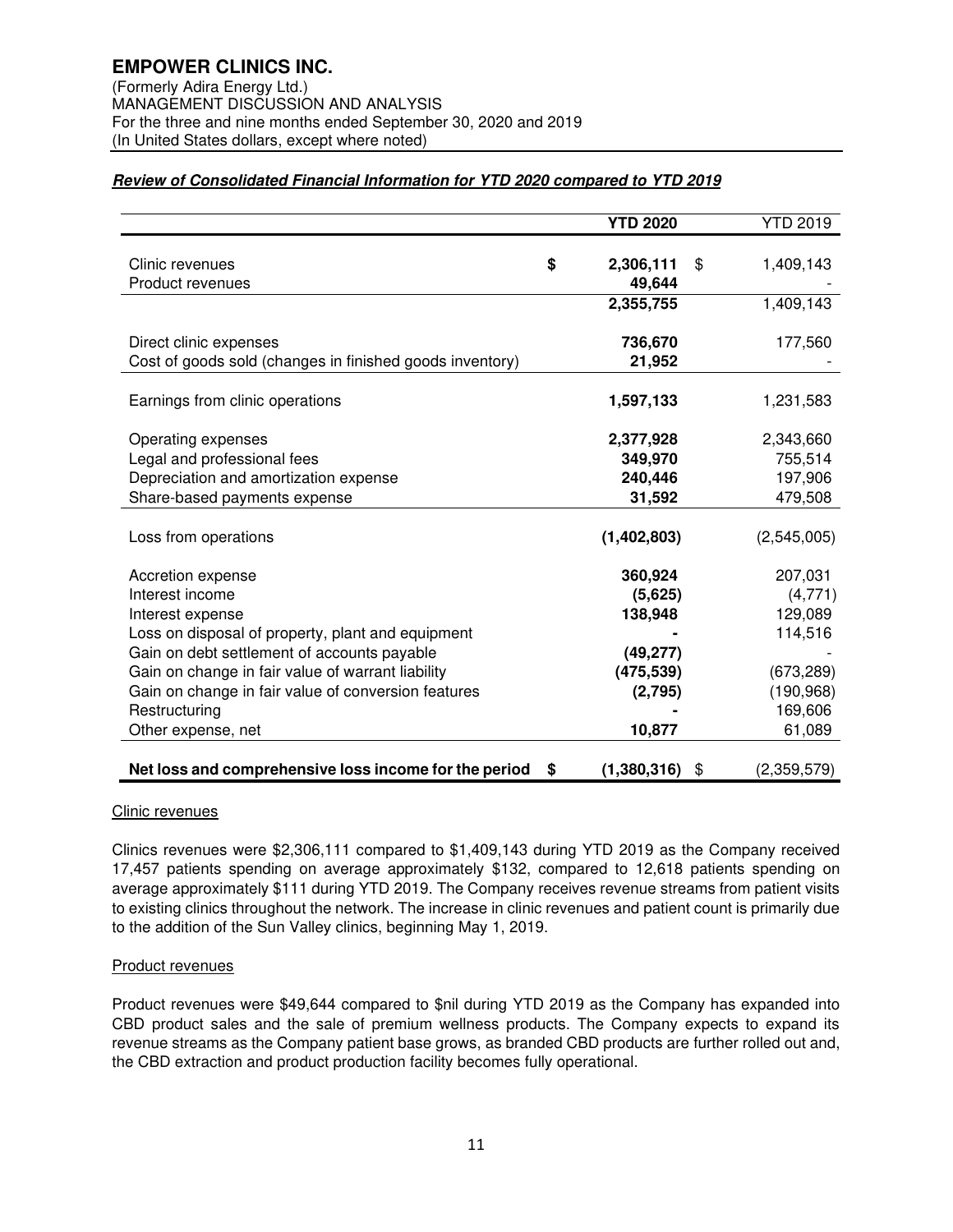## Direct clinic expenses

Direct clinic expenses were \$736,670, compared to \$177,560 during YTD 2019. These costs represent physician and clinic support staff expenses that are required to operate the clinics and provide patient consulting services. These expenses increased due to the increase in revenues and a reclassification of physician costs from operating expenses. The Company continues to monitor and improve its operational controls to align labor cost with direct patient consultations. The Company employs a diverse mix of physicians and practitioners.

#### Cost of goods sold

Cost of goods sold (changes in finished goods inventory) was \$21,952, compared to \$nil during Q3 2019 as the Company has expanded into CBD product sales and the sale of premium wellness products.

#### Operating expenses

Operating expenses were \$2,377,928, which increased from YTD 2019 of \$2,343,660. The increase is primarily related to an increase in advertising and promotion due to the launch of a marketing program.

#### Legal and professional fees

Legal and professional fees were \$349,970, compared to \$755,514 during YTD 2019. The decrease is primarily related to financial advisory services which were incurred in YTD 2019 and did not recur in YTD 2020.

## Depreciation and amortization expense

Depreciation and amortization expense were \$240,446, compared to \$197,906 during YTD 2019. The balance increased due to the acquisition of Sun Valley in May 2019.

#### Share-based payments

Share-based payments expense was \$31,592, compared to \$479,508 during YTD 2019. The share-based payments expense is the fair value of share options recognized as an expense during the period based on the fair valued determined by the Black-Scholes option pricing model valuation.

#### Accretion expense

Accretion expense was \$360,924, compared to \$207,031 during YTD 2019, in connection with the Company's convertible debentures and convertible notes payable. Using the effective interest rate method, the accretion is lower at issuance and increases as maturity approaches.

#### Interest income

Interest income increased to \$5,625, compared to \$4,771 during YTD 2019, owing to the promissory note receivable.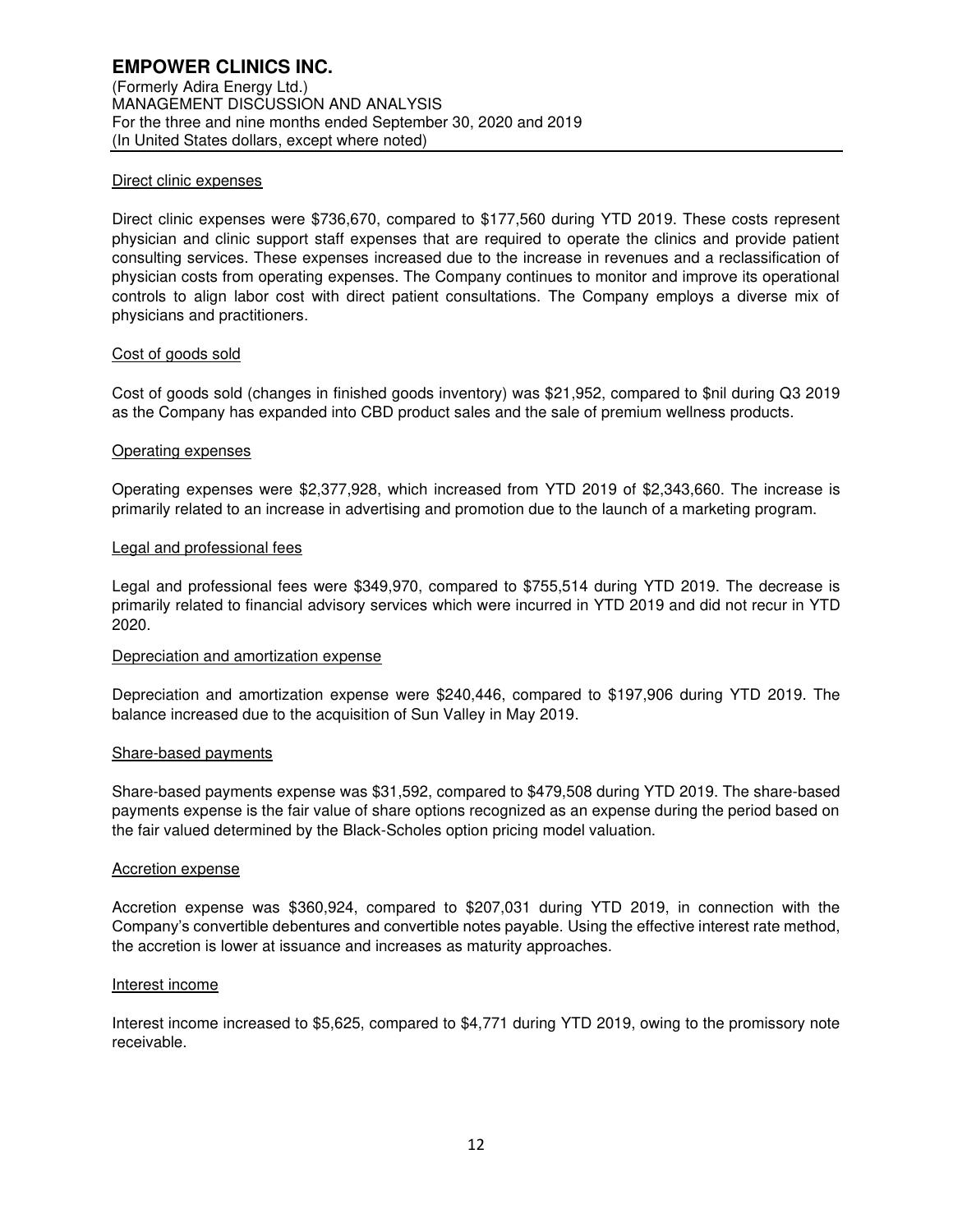### Interest expense

Interest expense increased to \$138,948, compared to \$129,089 during YTD 2019, owing to the issuance of convertible debentures during April and May 2019 and convertible notes payable in October and December 2019.

#### Loss on disposal of property and equipment

The Company recorded a loss of \$nil, compared to \$114,516 during YTD 2019, related to leasehold improvements for the Chicago clinic when the lease was terminated in May 2019.

#### Gain on debt settlement or accounts payable

The Company recorded a gain on debt settlement of \$49,277, compared to \$nil during YTD 2019, owing to the settlement of accounts payable through the issuance of 5,841,586 common shares of the Company. The fair value of the common share, determined as the share price on the date of agreement to settle, was less than the carrying value of the accounts payable of \$336,084 (C\$447,500) and thus the Company recorded a gain on debt settlement.

#### Gain on change in fair value of warrant liability

The Company recorded a gain on the change in the fair value of the warrant liability of \$475,539 compared to \$673,289 during YTD 2019.The share purchase warrants are required to be revalued at every quarter end and the gain resulted from the decrease in the Company's share price during YTD 2020, which is a variable in determining the fair value of the warrant liability per the Black-Scholes valuation model.

#### Gain on change in fair value of conversion feature

The Company recorded a gain on the change in the fair value of the conversion feature of \$2,795, compared to a gain on the change in the fair value of the conversion feature of \$190,986 during YTD 2019. The conversion feature is required to be revalued at every quarter end and the gain resulted from the decrease in the Company's share price during YTD 2020, which is a variable in determining the fair value of the conversion feature.

#### **Restructuring**

The Company recorded restructuring expense of \$nil, compared to \$169,606 during YTD 2019. The amount relates to a final termination settlement reached with the former CEO and other outgoing employees.

#### Other income, net

The Company recorded other income of \$10,877, compared to other expense of \$61,089 during YTD 2019. The amount relates primarily to foreign exchange gains due to the increase in the US dollar relative to the Canadian dollar during YTD 2020.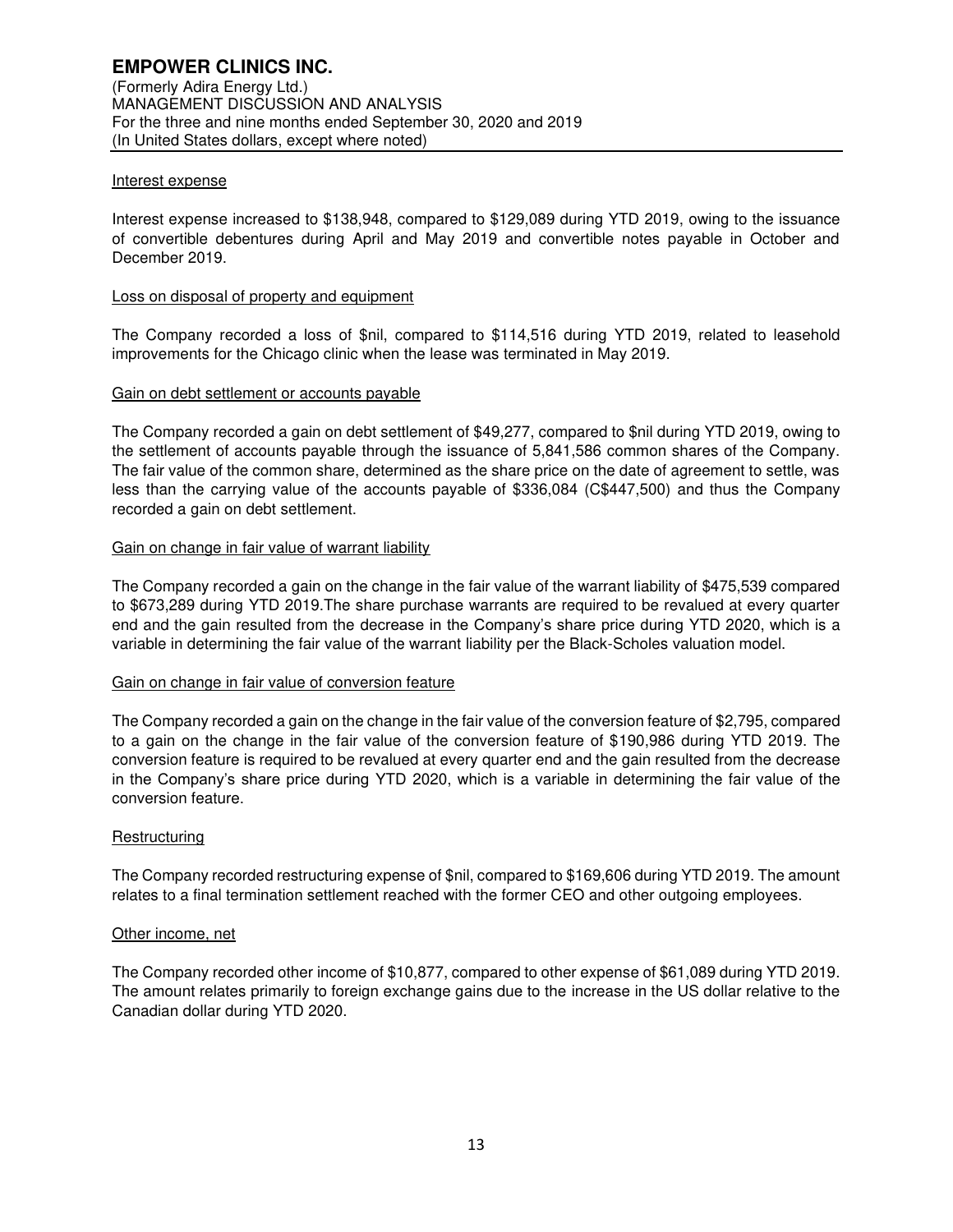# **LIQUIDITY, CASH FLOWS AND CAPITAL RESOURCES**

# **Liquidity**

Liquidity risk is the risk that the Company will encounter difficulties in meeting obligations associated with its financial liabilities and other contractual obligations. The Company's strategy for managing liquidity is based on achieving positive cash flows from operations to internally fund operating and capital requirements.

Factors that may affect the Company's liquidity are continuously monitored. These factors include the number of patient visits, average patient spend per visit, operating costs, capital costs, income tax refunds, foreign currency fluctuations, seasonality, market immaturity and a highly fluid environment related to state and federal law passage and regulations.

In the event that the Company is adversely affected by any of these factors and, as a result, the operating cash flows are not sufficient to meet the Company's working capital requirements there is no guarantee that the Company would be able to raise additional capital on acceptable terms to fund a potential cash shortfall. Consequently, the Company is subject to liquidity risk.

The Company will need to procure additional financing in order to fund its ongoing operation. The Company intends to obtain such financing through equity financing, and there can be no assurance that the Company can raise the required capital it needs to build and expand as expected, nor that the capital markets will fund the business of the Company. Without this additional financing, the Company may be unable to achieve positive cash flow and earnings as quickly as anticipated, these uncertainties cast a significant doubt about the Company's ability to continue as a going concern.

|                                          | <b>September 30, 2020</b> | December 31, 2019 |
|------------------------------------------|---------------------------|-------------------|
|                                          |                           |                   |
| Cash                                     | \$<br>112,539             | \$<br>179,153     |
| Accounts receivable                      | 65,191                    | 24,482            |
| Prepaid expenses                         | 22,029                    | 38,382            |
| Inventory                                | 62,666                    | 21,848            |
| Promissory note receivable               | 128,198                   |                   |
| <b>Total Current Assets</b>              | 390,623                   | 263,865           |
|                                          |                           |                   |
| Accounts payable and accrued liabilities | 1,915,514                 | 1,874,990         |
| Notes Payable                            | 891,874                   | 969,891           |
| Convertible debentures payable           |                           | 427,320           |
| Conversion feature                       |                           | 2,795             |
| Convertible notes payable                | 190,460                   | 192,717           |
| Secured loan payable                     | 796,714                   | 761,711           |
| Lease liability                          | 173,733                   | 219,800           |
| Warrant liability                        | 186,144                   |                   |
| <b>Total Current Liabilities</b>         | 4,154,439                 | 4,449,224         |
|                                          |                           |                   |
| <b>Working Capital</b>                   | \$<br>$(3,763,816)$ \$    | (4,185,359)       |
|                                          |                           |                   |

At September 30, 2020, the Company had a working capital deficit of \$3,763,816, as follows: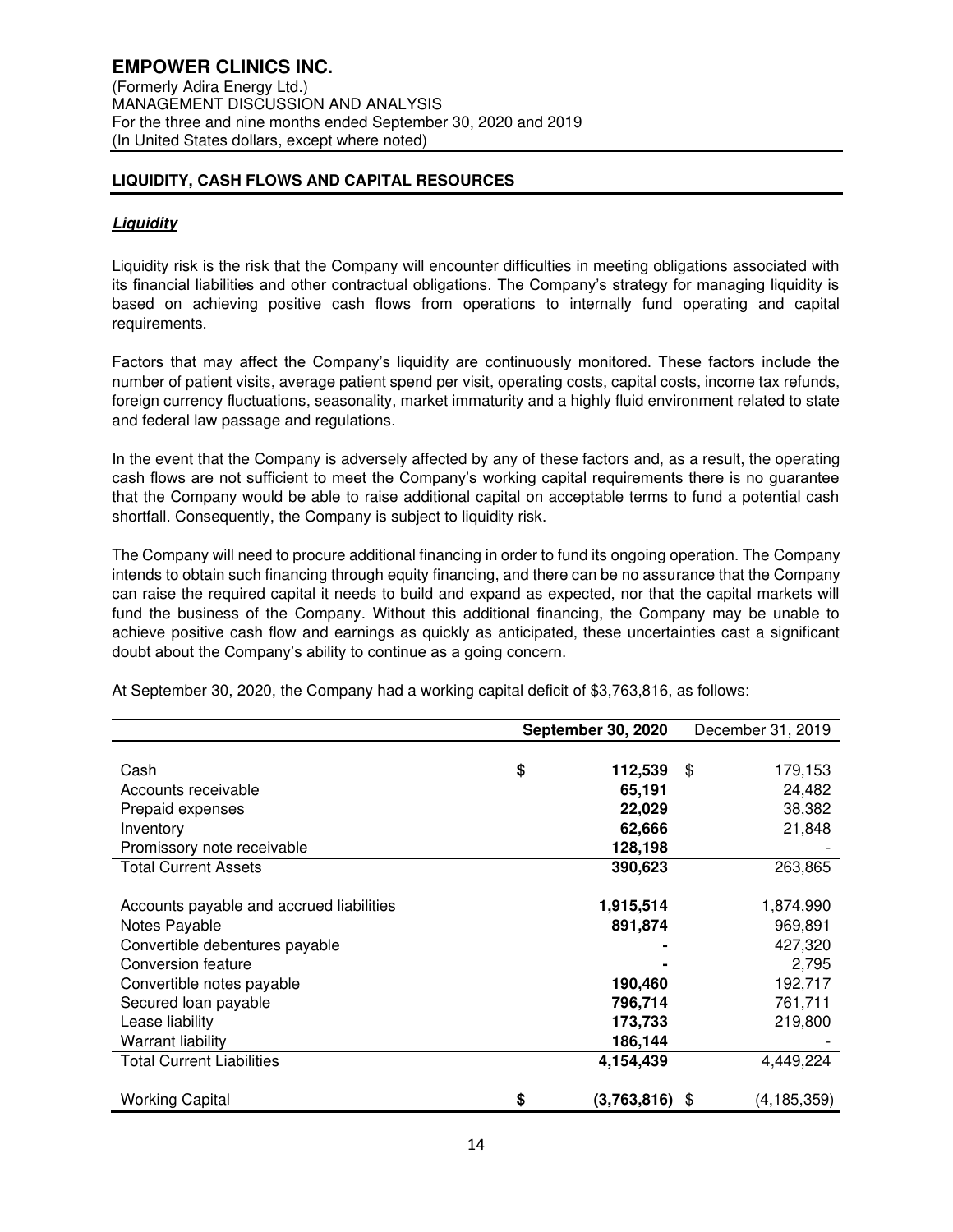Subsequent to quarter end, the Company issued 24,567,131 Units for aggregate gross proceeds of \$934,467 (C\$1,228,357) comprised of cash of \$920,502 (C\$1,210,000) and the settlement of accounts payable in the amount of \$13,965 (C\$18,357).

# **Cash Flow**

|                                                  | Q3 2020               | Q3 2019   |
|--------------------------------------------------|-----------------------|-----------|
| Net cash used in operating activities            | \$<br>$(534, 141)$ \$ | (487,720) |
| Net cash used in investing activities            | (127, 446)            | (86,063)  |
| Net cash provided (used) by financing activities | 468,191               | (64,807)  |
| Increase (decrease) in cash                      | \$<br>(193,396)       | (638,590) |

Review of cash flow Q3 2020 compared to Q3 2019:

Cash used in operating activities was \$534,141, compared to cash used in operating activities of \$487,720 during Q3 2019:

- Loss for the period was \$460,035 compared \$504,532 during Q3 2019.
- Movements in non-cash items decreased cash by \$427,621 compared to \$6,987 during Q3 2019.
- Movements in accounts receivables decreased cash by \$37,551 compared to \$13,361 during Q3 2019.
- Movements in prepaid expenses increased cash by \$246,946, compared to \$41,855 during Q3 2019.
- Movements in accounts payable and accrued liabilities increased cash by \$144,120 compared to decreasing cash by \$4,695 during Q3 2019.

Cash used in investing activities was \$127,446 compared to \$86,063 during Q3 2019 as a result of cash spend on the acquisition of intangible assets.

Cash provided by financing activities was \$468,191 compared to cash used by \$64,807 during Q3 2019. Cash provided by financing activities during Q3 2020 related to proceeds from the issuance of common shares for cash and advance of loan payable which was partially offset by cash spend on lease payments and share issue costs whereas cash used by financial activities during Q3 2019 related to share issuance costs and cash acquired in the acquisition of Sun Valley which was partially offset by lease payments and share issue costs.

|                                                     | <b>YTD 2020</b>       | YTD 2019    |
|-----------------------------------------------------|-----------------------|-------------|
| Net cash provided by (used in) operating activities | \$<br>$(531, 494)$ \$ | (1,819,670) |
| Net cash used in investing activities               | (127, 446)            | (629, 636)  |
| Net cash provided by financing activities           | 592,326               | 2,470,216   |
| Increase (decrease) in cash                         | \$<br>(66.614)        | 20,910      |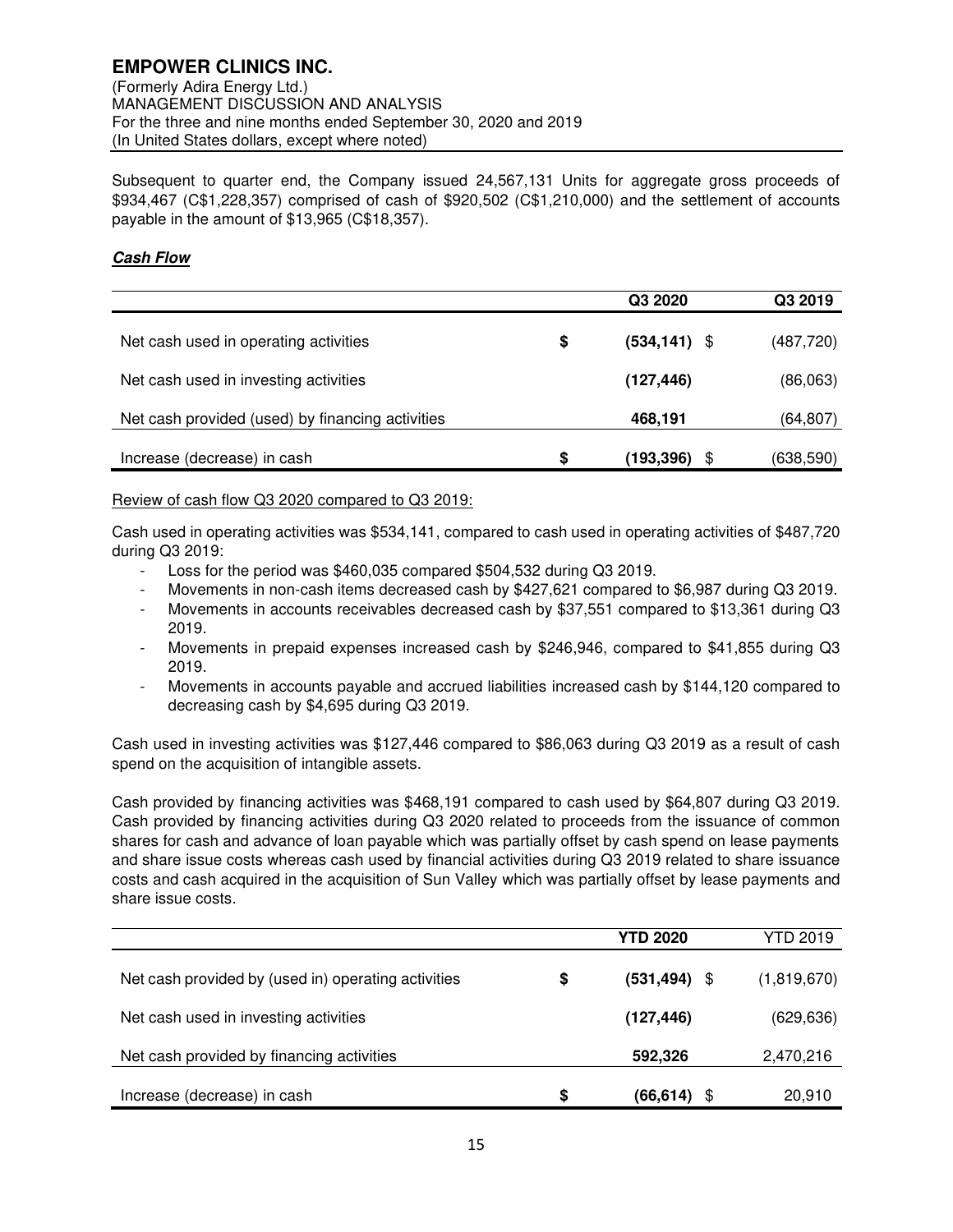# Review of cash flow YTD 2020 compared to YTD 2019:

Cash used by operating activities was \$531,494, compared to cash used in operating activities of \$1,819,670 during YTD 2019:

- Loss for the period was \$1,380,316 compared to \$2,359,579 during YTD 2019.
- Movements in non-cash items increased cash by \$274,913 compared to \$876,701 during YTD 2019.
- Movements in accounts receivables decreased cash by \$40,709 compared to \$66,934 during YTD 2019.
- Movements in prepaid expenses increased cash by \$259,453 compared to decreasing cash by \$22,439 during YTD 2019.
- Movements in inventory decreased cash by \$40,818 compared to \$nil during YTD 2019.
- Movements in accounts payable and accrued liabilities increased cash by \$370,983 compared to decreasing cash by \$247,419 during YTD 2019.
- Movements in deferred revenue increased cash by \$25,000 compared to \$nil during YTD 2019.

Cash used in investing activities was \$127,446 compared to \$629,636 during YTD 2019 as a result of cash spend on the acquisition of intangible assets during Q3 2020 as compared to cash spend on the acquisition of Sun Valley in Q3 2019.

Cash provided by financing activities was \$592,326 compared to \$2,470,216 during YTD 2019. Cash provided by financing activities during YTD 2020 related to proceeds from the issuance of common shares for cash and advance of loan payable which was partially offset by cash spend on lease payments and share issue costs whereas cash provided by financial activities during YTD 2019 related to proceeds from the issuance of common shares for cash, advance of convertible debentures, advance of notes payable and cash acquired in the acquisition of Sun Valley which was partially offset by lease payments and share issue costs.

# **Capital Resources**

The capital of the Company consists of consolidated equity, notes payable, convertible debentures, secured loan payable, and convertible note payable, net of cash.

|                           | <b>September 30, 2020</b> | December 31, 2019 |
|---------------------------|---------------------------|-------------------|
|                           |                           |                   |
| Equity                    | \$<br>$(3, 182, 455)$ \$  | (3,514,913)       |
| Notes payable             | 891,874                   | 969,891           |
| Convertible debentures    |                           | 427,320           |
| Secured loan payable      | 796,714                   | 761,711           |
| Convertible notes payable | 190,460                   | 192,717           |
|                           | (1,303,407)               | (1, 163, 274)     |
| Less: cash                | (112, 539)                | (179, 153)        |
|                           | \$<br>$(1,415,946)$ \$    | (1,342,427)       |

The board of directors of the Company has overall responsibility for the establishment and oversight of the Company's risk management policies on an annual basis. The Company's board of directors identifies and evaluates the Company's financial risks and is charged with the responsibility of establishing controls and procedures to ensure financial risks are mitigated.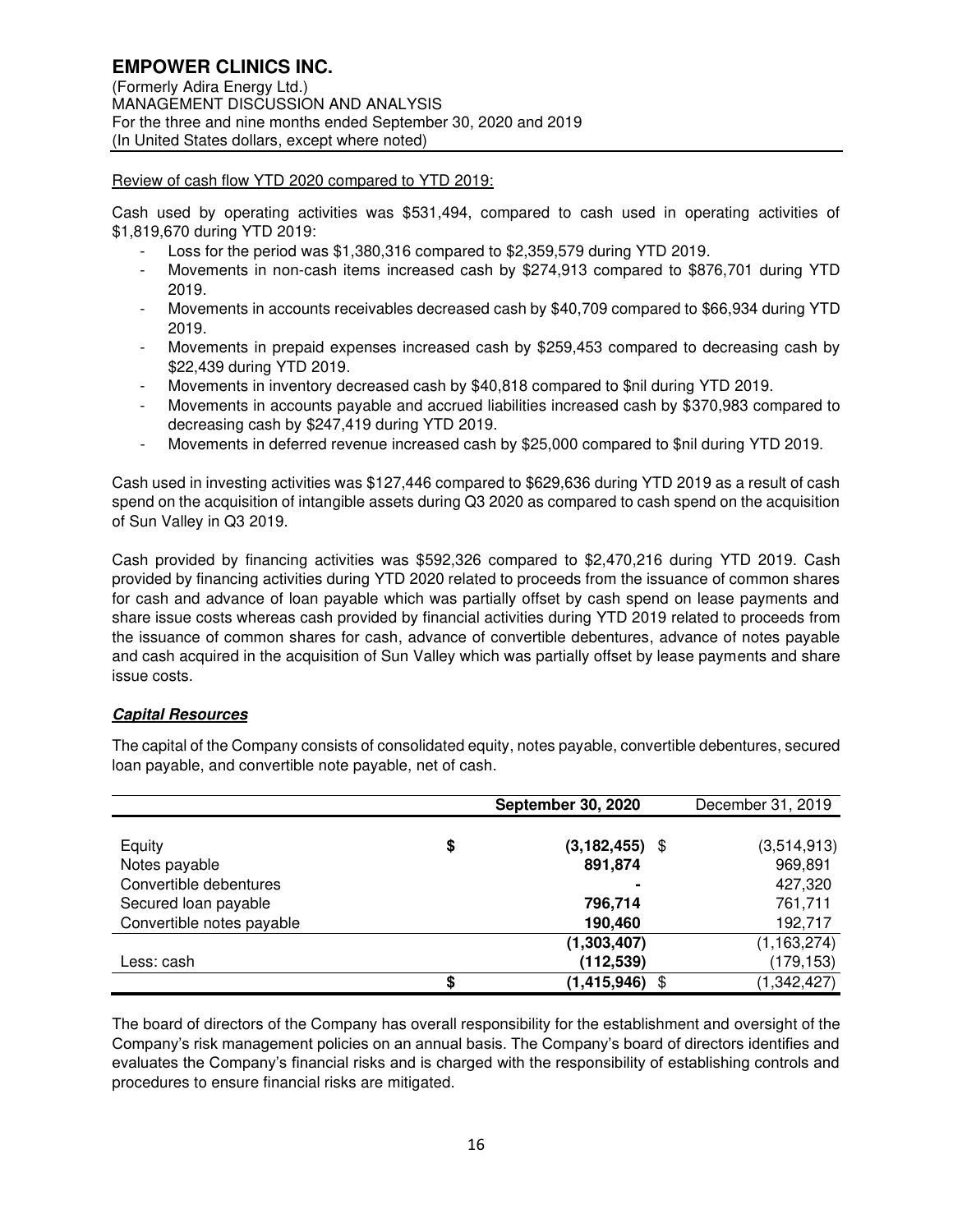The Company's objectives when managing capital are to pursue and complete the identification and evaluation of assets, properties or businesses with a view to acquisition. The Company does not have any externally imposed capital requirements to which it is subject.

The Company manages the capital structure and makes adjustments to it in light of changes in economic conditions and the risk characteristics of the underlying assets. To maintain or adjust the capital structure, the Company may attempt to issue new common shares or adjust the amount of cash.

The Company's investment policy is to invest excess cash in investment instruments at high credit, quality financial institutions with terms to maturity selected with regards to the expected time of expenditures from continuing operations.

# **OFF-BALANCE SHEET ARRANGEMENTS**

The Company has not entered into any material off-balance sheet arrangements such as guarantee contracts, contingent interests in assets transferred to unconsolidated entities, derivative financial obligations or arrangements with respect to any obligations under a variable interest equity arrangement.

## **RELATED PARTY TRANSACTIONS**

The Company's related parties include key management personnel and any transactions with such parties for goods and/or services that are made on regular commercial terms. During the three and nine months ended September 30, 2020 and 2019, the Company did not enter into any transactions with related parties outside of compensation to key management personnel as disclosed below.

Key management are those personnel having the authority and responsibility for planning, directing, and controlling the Company. Salaries and benefits, bonuses, and termination benefits are included in operating expenses and share-based payments are recorded as share-based payment expense or share capital.

Key management compensation includes:

|                       |        | Three months ended<br>September 30, |    |         |   |         | Nine months ended<br>September 30, |
|-----------------------|--------|-------------------------------------|----|---------|---|---------|------------------------------------|
|                       |        | 2020                                |    | 2019    |   | 2020    | 2019                               |
| Salaries and benefits | ۰D     | 174,617                             | \$ | 143,767 | S | 516,218 | 465,113                            |
| Share-based payments  |        | 1,738                               |    |         |   | 12,156  | 472,120                            |
| Directors fees        |        | 3,750                               |    |         |   | 11,250  |                                    |
|                       | œ<br>ъ | 180,105                             | \$ | 143,767 | S | 539,624 | 937,233                            |

Included in cost of goods sold for the three and nine months ended September 30, 2020 is \$nil and \$11,045, respectively (2019 - \$5,921 and \$18,611, respectively) in product purchases made from Sun Valley Science LLC, an entity controlled by the Senior Vice President Development and Director.

Included in salaries and benefits for the three and nine months ended September 30, 2020 is \$61,846 and \$129,902, respectively (2019 - \$58,007 and \$266,853, respectively) related to common shares awarded to the CEO during 2019 which vested during the nine months ended September 30, 2020 (note 16(a)(xviii)).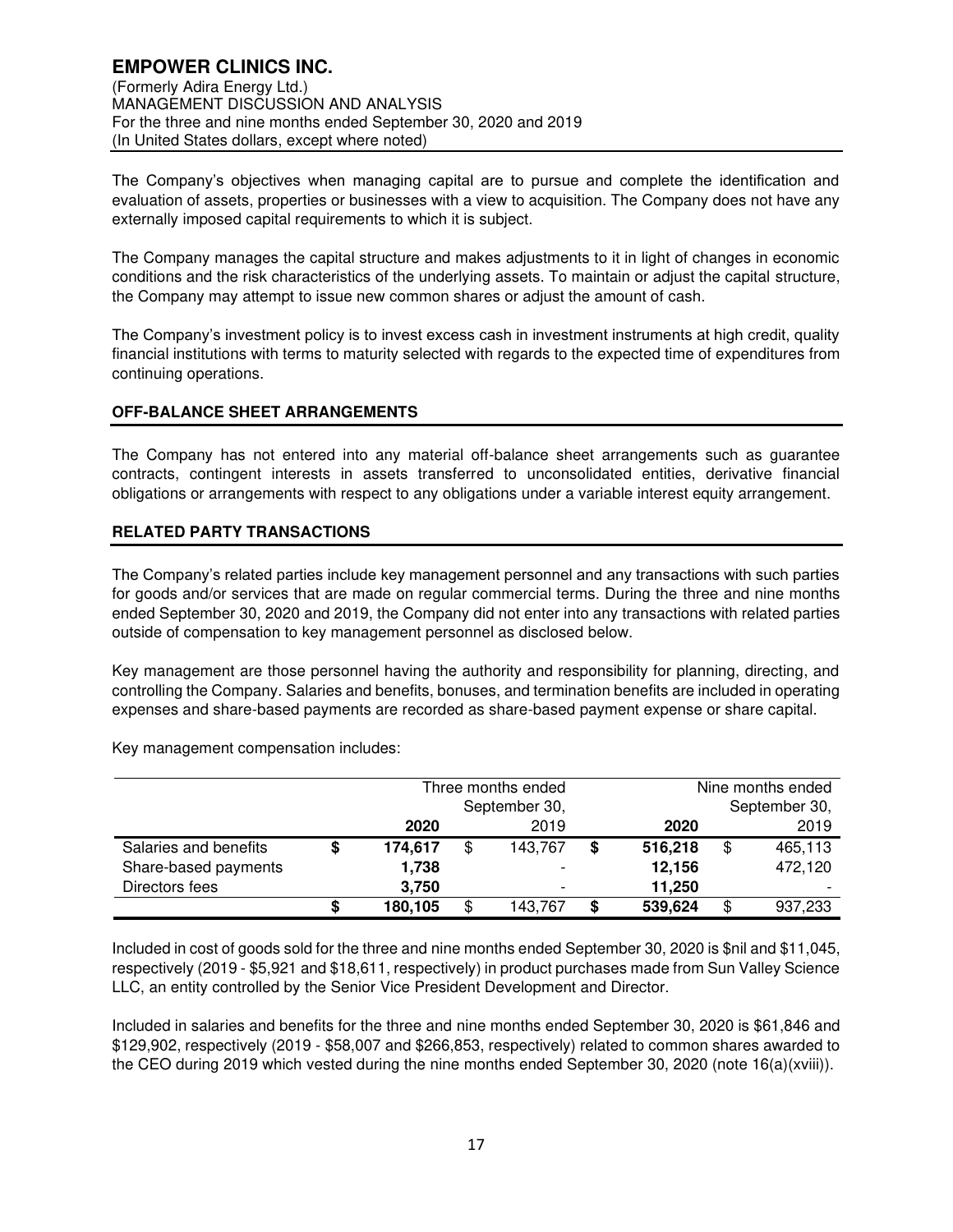As at September 30, 2020, \$1,196 (December 31, 2019 - \$28,827) is due to the CEO for advances made on behalf of the Company and \$274,924 (December 31, 2019 - \$133,444) is due to the CEO for salaries and benefits. The amounts are unsecured and due on demand.

As at September 30, 2020, \$64,000 (December 31, 2019 - \$140,000) is due to the Senior Vice Present Development and Director and his spouse for consideration related to the Sun Valley acquisition.

# **INTERNATIONAL FINANCIAL REPORTING STANDARDS**

The consolidated financial statements have been prepared in accordance with IFRS as issued by the IASB, effective as of September 30, 2020. The Company's significant accounting policies are described in note 3 of the Company's consolidated financial statements for the years ended December 31, 2019 and 2018 and note 3 to the September 30, 2020 unaudited condensed interim consolidated financial statements.

# **CRITICAL ACCOUNTING POLICIES AND ESTIMATES**

The preparation of the Company's consolidated financial statements in conformity with IFRS requires management to make estimates based on assumptions about future events that affect the reported amounts of assets and liabilities and disclosures of contingent assets and liabilities at the date of the financial statements and the reported amounts of revenues and expenses during the reporting period.

The estimates and associated assumptions are based on historical experience and various other factors that are believed to be reasonable under the circumstances, the results of which form the basis of making the judgements about carrying values of assets and liabilities that are not readily apparent from other sources. Actual results could differ from those estimates.

The estimates and underlying assumptions are reviewed on an ongoing basis. Revisions to accounting estimates are recognized prospectively in the period in which the estimate is revised. Management has made the following critical judgements and estimates:

# **Critical judgements in applying accounting policies**

Critical judgements made by management in applying the Company's accounting policies, apart from those involving estimations, that have the most significant effect on the amounts recognized in the Company's consolidated financial statements are as follows:

## Functional currency

The functional currency for each of the Company's subsidiaries is the currency of the primary economic environment in which the respective entity operates; the Company has determined the functional currency of each entity to be the US dollar. Such determination involves certain judgements to identify the primary economic environment. The Company reconsiders the functional currency of its subsidiaries if there is a change in events and/or conditions which determine the primary economic environment.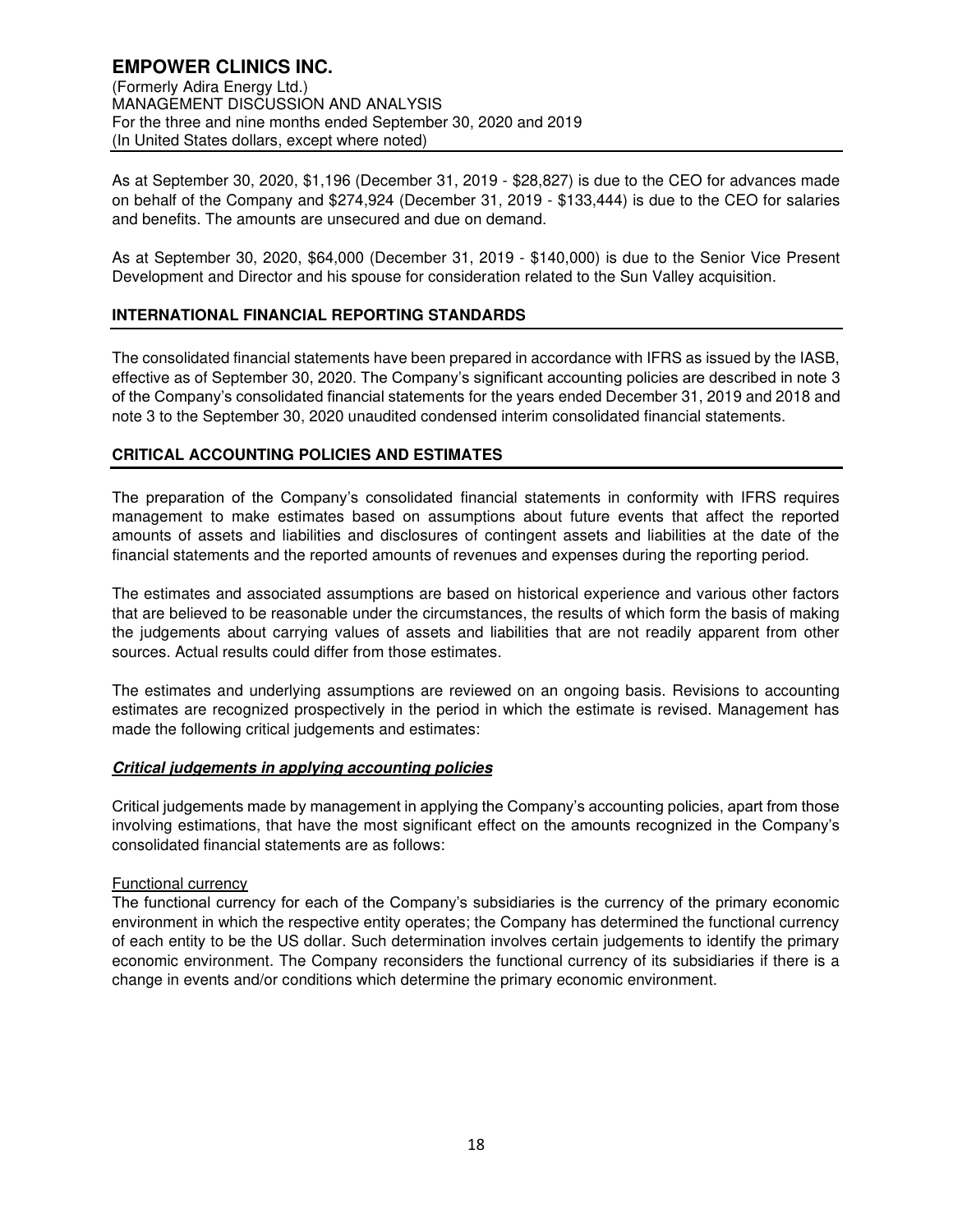(Formerly Adira Energy Ltd.) MANAGEMENT DISCUSSION AND ANALYSIS For the three and nine months ended September 30, 2020 and 2019 (In United States dollars, except where noted)

# Assessment of Cash Generating Units

For impairment assessment and testing, assets are grouped together into the smallest group of assets that generates cash inflows from continuing use that are largely independent of the cash inflows of other assets or cash generating unit ("CGU"). The Company applies judgement in assesses the smallest group of assets that comprise a single CGU. The CGU's were determined to be the Empower Clinics, the Sun Valley Clinics and the CBD extraction facility.

# Assessment of useful lives of property and equipment and intangible assets

Management reviews its estimate of the useful life of property and equipment and intangible assets annually and accounts for any changes in estimates prospectively. The Company applied judgment in determining the useful lives of trademarks and patient records with less than an indefinite life. In addition, the Company applied judgment in determining the useful lives of the right of use assets and leasehold improvements for purposes of assessing the shorter of the useful life or lease term.

# Assessment of indicators of impairment

At the end of each reporting period, the Company assesses whether there are any indicators, from external and internal sources of information, that an asset or CGU may be impaired, thereby requiring adjustment to the carrying value. The Company identified the sustained decrease in market capitalization and change in Arizona licensing regulations as an indicator of impairment during the year ended December 31, 2019. As a result of these impairment indicators, the Company assessed the intangible assets and goodwill for impairment and concluded the recoverable value of each CGU was less than its carrying value and an impairment loss was recognized on intangible assets and goodwill.

# Revenue recognition

# Determination of performance obligations

The Company applied judgement to determine if a good or service that is promised to a customer is distinct based on whether the customer can benefit from the good or service on its own or together with other readily available resources and whether the good or service is separately identifiable. Based on these criteria, the Company determined the primary performance obligation relating to its sales contracts is the delivery of the medical services or sale of product, each representing a single performance obligation with consideration allocated accordingly.

## Transfer of control

Judgement is required to determine when transfer of control occurs relating to the medical services to its customers. Management based its assessment on a number of indicators of control, which include, but are not limited to whether the Company has present right of payment, whether delivery of medical services has occurred and whether the physical possession of the goods, significant risks and rewards and legal title have been transferred to the customer.

## Business combinations

Judgment is used in determining whether an acquisition is a business combination or an asset acquisition.

Estimates are made as to the fair value of assets and liabilities acquired. In certain circumstances, such as the valuation of property and equipment, intangible assets and goodwill acquired, the Company may rely on independent third-party valuators. The determination of these fair values involves a variety of assumptions, including revenue growth rates, expected operating income, and discount rates.

The Company measures all the assets acquired and liabilities assumed at their acquisition-date fair values.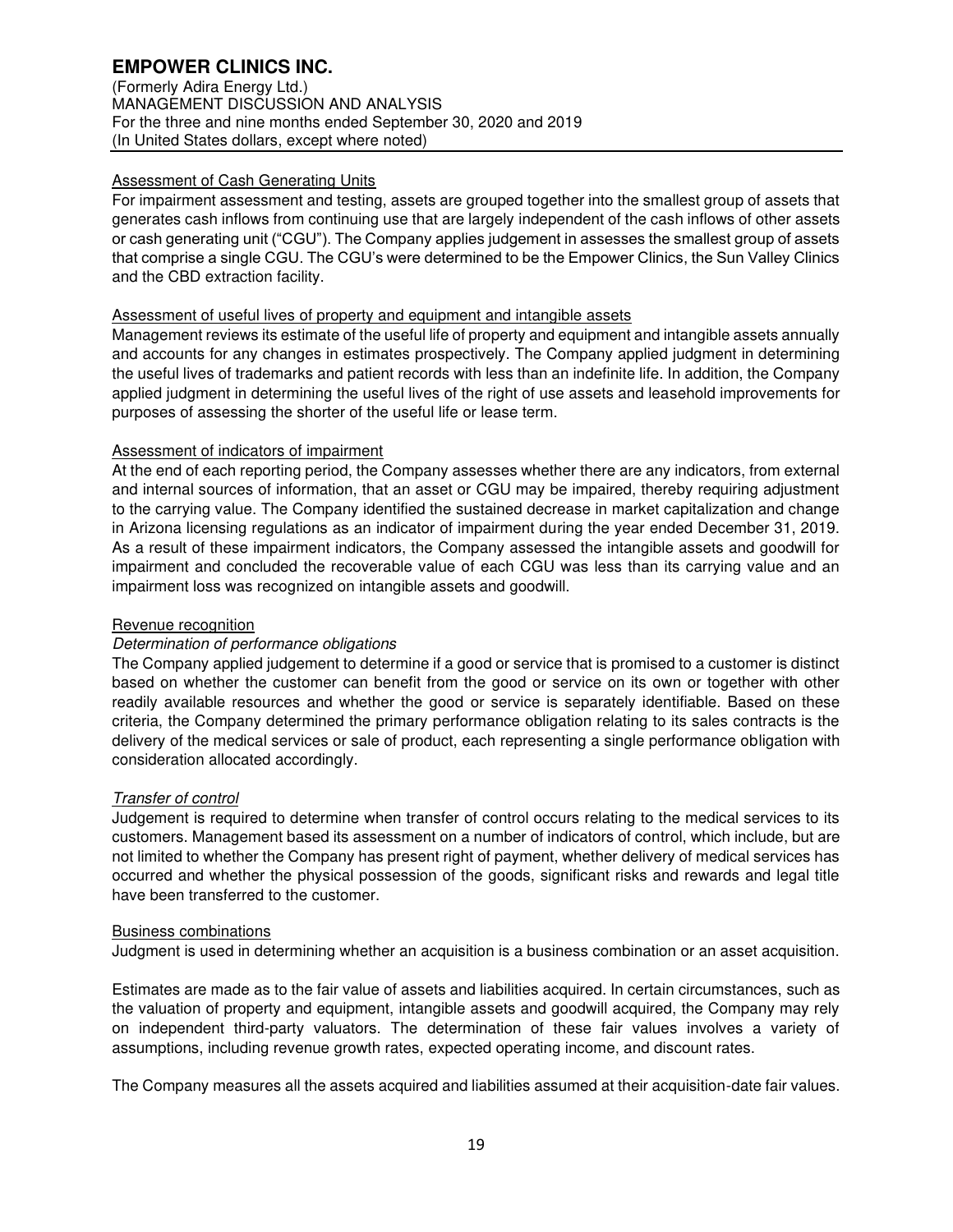Acquisition-related costs are recognized as expenses in the periods in which the costs are incurred and the services are received (except for the costs to issue debt or equity securities which are recognized according to specific requirements). The excess of the aggregate of (a) the consideration transferred to obtain control over (b) the net of the acquisition-date amounts of the identifiable assets acquired and the liabilities assumed, is recognized as goodwill as of the acquisition date.

Consideration paid for business combinations is measured at fair value.

# **Key sources of estimation uncertainty**

Significant assumptions about the future and other major sources of estimation uncertainty at the end of the reporting period that may result in a material adjustment to the carrying amounts of the Company's assets and liabilities are as follows:

# Current and deferred taxes

The Company's provision for income taxes is estimated based on the expected annual effective tax rates (and tax laws) that have been enacted or substantively enacted by the end of the reporting period. The current and deferred components of income taxes are estimated based on forecasted movements in temporary differences. Changes to the expected annual effective tax rate and differences between the actual and expected effective tax rate and between actual and forecasted movements in temporary differences will result in adjustments to the Company's provision for income taxes in the period changes are made and/or differences are identified.

In assessing the probability of realizing income tax assets recognized, management makes estimates related to expectations of future taxable income, applicable tax planning opportunities, expected timing of reversals of existing temporary differences and the likelihood that tax positions taken will be sustained upon examination by applicable tax authorities. In making its assessments, management gives additional weight to positive and negative evidence that can be objectively verified. Estimates of future taxable income are based on forecasted cash flows from operations and the application of existing tax laws in each jurisdiction. Forecasted cash flows from operations are based on patient visits, which are internally developed and reviewed by management.

Weight is attached to tax planning opportunities that are within the Company's control and are feasible and implementable without significant obstacles.

The likelihood that tax positions taken will be sustained upon examination by applicable tax authorities is assessed based on individual facts and circumstances of the relevant tax position evaluated in light of all available evidence.

## Equity-settled share-based payments

Share-based payments are measured at fair value. Options and warrants are measured using the Black-Scholes option pricing model based on estimated fair values of all share-based awards at the date of grant and are expensed to the consolidated statement of loss and comprehensive loss over each award's vesting period. The Black-Scholes option pricing model utilizes subjective assumptions such as expected price volatility and expected life of the option. Changes in these input assumptions can significantly affect the fair value estimate.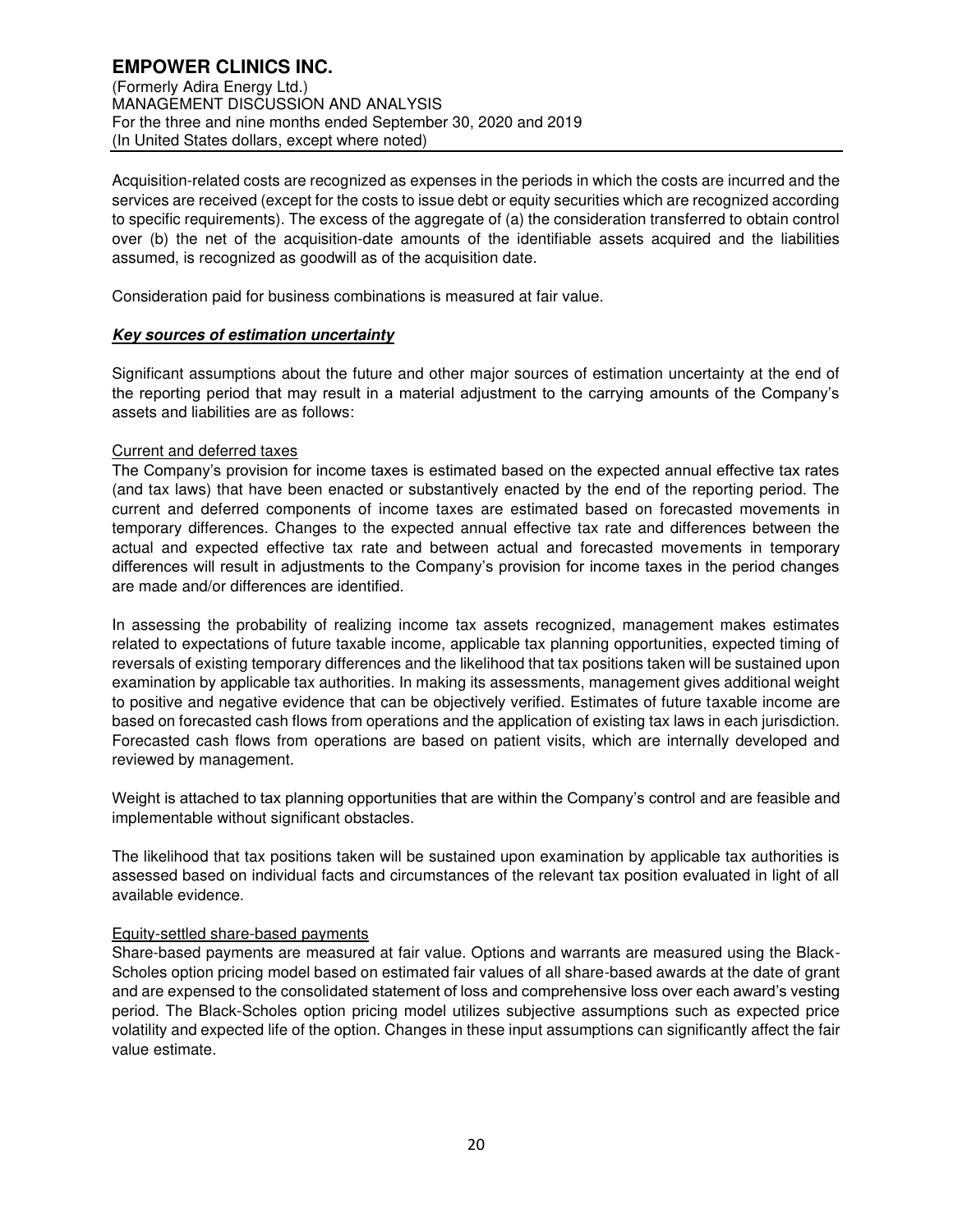(Formerly Adira Energy Ltd.) MANAGEMENT DISCUSSION AND ANALYSIS For the three and nine months ended September 30, 2020 and 2019 (In United States dollars, except where noted)

# Warrant liability and conversion feature

Warrant liability and conversion feature are measured at fair value using the Black-Scholes option pricing model based on estimated fair values at the date of grant and revalued at period end to the consolidated statement of loss and comprehensive loss over the life of the instruments. The Black-Scholes option pricing model utilizes subjective assumptions such as expected price volatility and expected life of the option. Changes in these input assumptions can significantly affect the fair value estimate.

# **Contingencies**

Due to the nature of the Company's operations, various legal and tax matters can arise from time to time. In the event that management's estimate of the future resolution of these matters' changes, the Company will recognize the effects of the changes in its consolidated financial statements for the period in which such changes occur.

# Leases as a result of adopting IFRS 16

# Identifying whether a contract includes a lease

IFRS 16 applies a control model to the identification of leases, distinguishing between a lease and a service contract on the basis of whether the customer controls the asset. The Company had to apply judgment on certain factors, including whether the supplier has substantive substitution rights, does the Company obtain substantially all of the economic benefits and who has the right to direct the use of that asset.

# Incremental borrowing rate

When the Company recognizes a lease, the future lease payments are discounted using the Company's incremental borrowing rate. This significant estimate impacts the carrying amount of the lease liabilities and the interest expense recorded on the consolidated statement of loss and comprehensive loss.

## Estimate of lease term

When the Company recognizes a lease, it assesses the lease term based on the conditions of the lease and determines whether it will extend the lease at the end of the lease contract or exercise an early termination option. As it is not reasonably certain that the extension or early termination options will be exercised, the Company determined that the term of its leases are the lesser of original lease term or the life of the leased asset. This significant estimate could affect future results if the Company extends the lease or exercises an early termination option.

# **CHANGES IN ACCOUNTING STANDARDS**

The accounting policies applied in the preparation of the Company's condensed interim consolidated financial statements for the three and nine months ended September 30, 2020 and 2019, are consistent with those applied and disclosed in note 3 to the Company's annual consolidated financial statements with exception of the following:

# Amendments to IAS 1 *– Presentation of financial statements ("IAS 1") and IAS 8 –* Accounting policies, *chanes in accounting estimates and errors ("IAS 8").*

The amendments are intended to make the definition of material in IAS 1 easier to understand and are not intended to alter the underlying concept of materiality in IFRS Standards. The concept of 'obscuring' material information with immaterial information has been included as part of the new definition.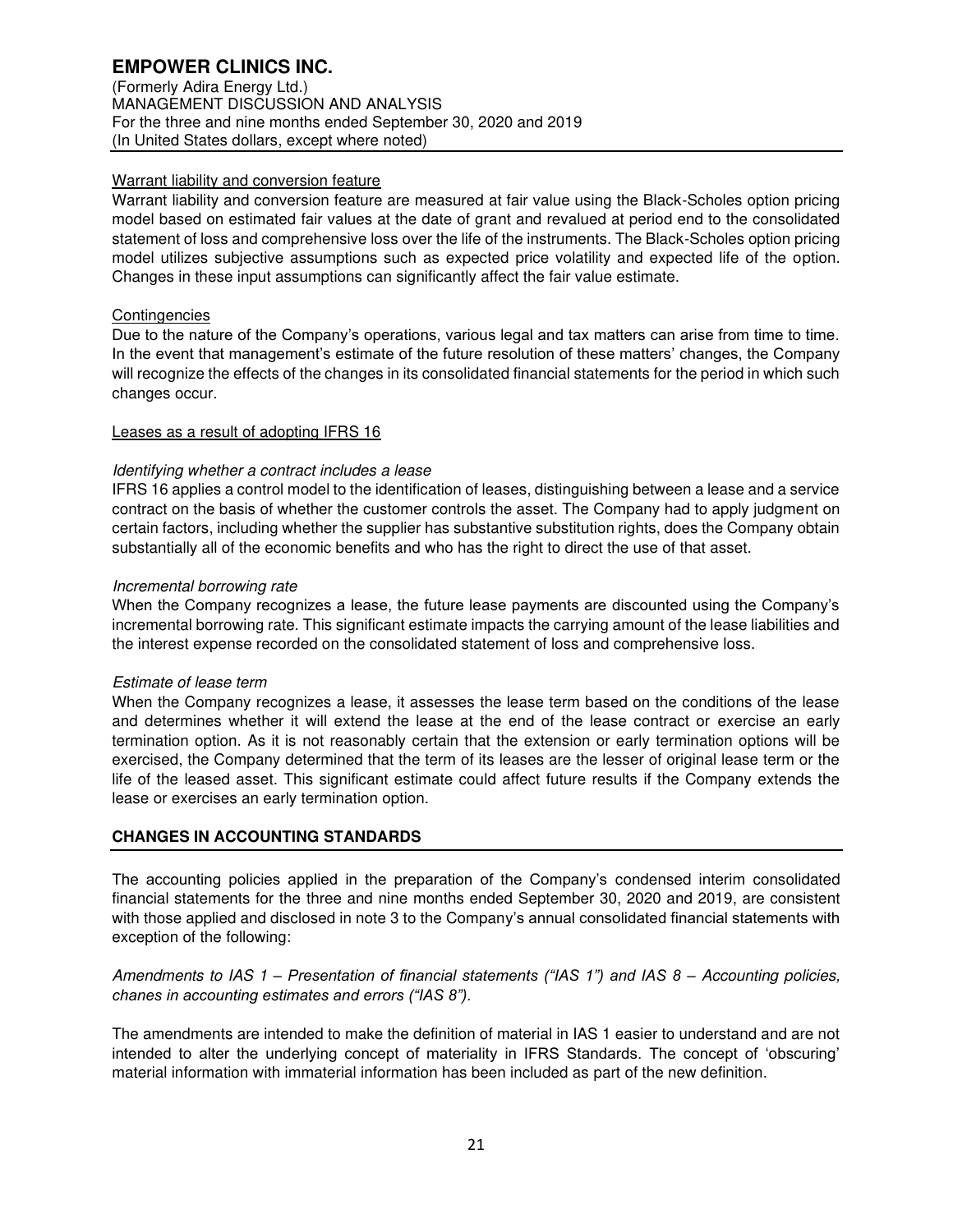The threshold for materiality influencing users have been changed from 'could influence' to 'could reasonably be expected to influence'.

The definition of material in IAS 8 has been replaced by a reference to the definition of material in IAS 1. In addition, the IASB amended other Standards and the Conceptual Framework that contain a definition of material or refer to the term 'material' to ensure consistency.

The Company adopted the amendments to IAS 1 effective January 1, 2020, which did not have a material impact on the Company's financial statements.

# Franchise Revenues

Franchise revenues consist primarily of royalties and initial franchise fees. Under franchise agreements, we provide franchisees with (i) a franchise license, which includes a license to use our intellectual property, (ii) pre-opening services, such as training and inspections, and (iii) ongoing services, such as development of training materials

Royalties are calculated as a percentage of franchise clinic revenues over the term of the franchise agreement. The Company recognizes royalty revenues from the rendering of patient services in the accounting period in which the physician's services are rendered.

Initial franchise fees are payable by the franchisee upon execution of a franchise agreement. Initial franchise fees are recognized as revenue on a straight-line basis over the term of the respective agreement. The term of the agreement commences upon opening of the clinic location.

# **OUTSTANDING SHARE DATA**

The authorized capital of the Company consists of an unlimited number of common shares without par value. The Company had the following securities outstanding as at the date of this MD&A:

| <b>Type of Security</b> | <b>Number Outstanding</b> |
|-------------------------|---------------------------|
| <b>Common Shares</b>    | 220.810.340               |
| <b>Stock Options</b>    | 7,499,666                 |
| Warrants                | 104.909.373               |

## **RISKS AND UNCERTAINTIES**

For a detailed listing of the risk factors faced by the Company, please refer to the Company's MD&A for the year ended December 31, 2019.